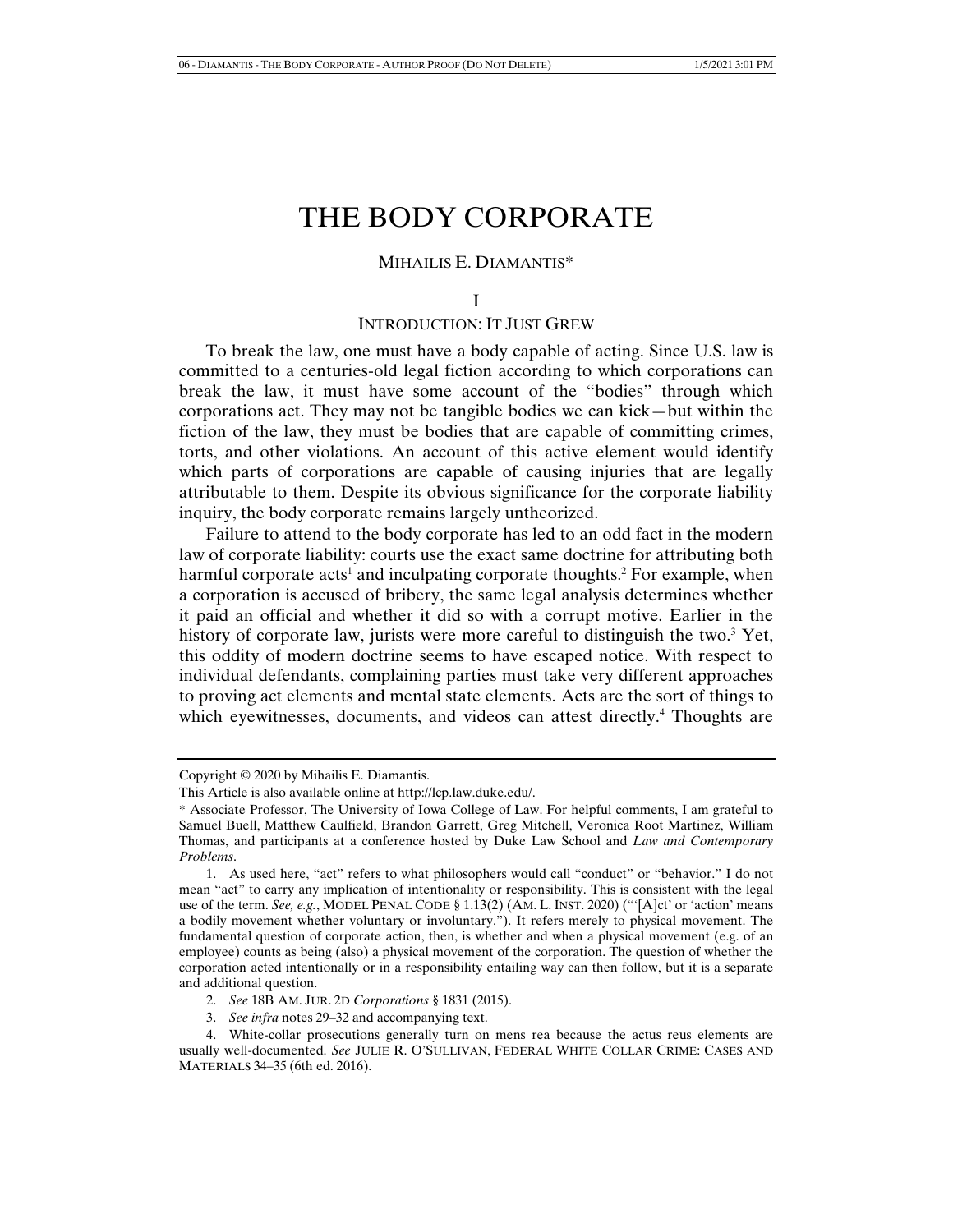hidden, accessible only by inference from circumstantial evidence.<sup>5</sup> More importantly, acts and thoughts play fundamentally different justice roles. Acts link harms to the people who cause them.<sup>6</sup> Mental states determine whether a person who caused harm did so culpably.7 If someone is injured after tripping over an extension cord, she experiences harm. If the defendant placed the cord there, he caused her harm. But he caused her harm culpably only if he knew (or should have known) that someone might pass by.

This Article is about the active element of the corporate structure—what I here call the "body corporate." The body corporate is to be contrasted with what I have previously dubbed the corporate mind.<sup>8</sup> If corporations are to be capable of committing the vast majority of crimes and torts, the law must have some stance on how corporations can satisfy the mental state elements of those violations. Implicit in that stance is a theory of the corporate mind, that is, what it means for a corporation to think or what components of a corporation are capable of thinking on its behalf.

Just as the law needs an account of how corporations think if they are to be held to account for crimes and torts, it also needs an account of how corporations can act. Most crimes and torts require some affirmative act that satisfies an actus reus or breaches a duty. Even for inchoate violations, like attempts and conspiracies, the law requires some external, physical manifestation of criminal purpose, for example, words spoken, tools purchased, or maps drawn. So the law must say what it means for a corporation to cause some tangible effect in the world, or it must say which elements of a corporation are capable of causing tangible effects on its behalf. When those whom the law has recognized to be people cause tangible effects, the law generically refers to these effects as acts.<sup>9</sup> For prototypical legal people—human beings—tangible effects become their acts when, and only when, their bodies cause them. It stands to reason that the law

 <sup>5.</sup> *See* United States v. Wells, 766 F.2d 12, 20 (1st Cir. 1985) ("Being a state of mind, willfulness can rarely be proved by direct evidence. Rather, findings of willfulness usually require that fact finders reasonably draw inferences from the available facts."); United States v. Stagman, 446 F.2d 489, 493 (6th Cir. 1971) (stating that the general rule in criminal cases is that "intent may be inferred from the totality of circumstances surrounding the commission of the prohibited act").

 <sup>6.</sup> *See* Mihailis E. Diamantis, *The Law's Missing Account of Corporate Character*, 17 GEO. J.L. & PUB. POL'Y 865, 866–67 (2019) (noting that federal and state laws readily attribute the harmful acts of a corporation's employees to the corporation itself).

 <sup>7.</sup> Paul H. Robinson & Jane A. Grall, *Element Analysis in Defining Criminal Liability: The Model Penal Code and Beyond*, 35 STAN. L. REV. 681, 689–90 (1983) (discussing how mens rea is used to grade the seriousness of criminal conduct).

 <sup>8.</sup> *See* Mihailis E. Diamantis, *Corporate Criminal Minds*, 91 NOTRE DAME L. REV. 2049, 2075–76 (2016) ("Within the fiction of the law, corporations also enter into contracts, buy property, sell goods, and perform all manner of acts implying they have minds.").

 <sup>9.</sup> The legal sense of "act" is different from the philosophical sense. Philosophers tend to think of acts as being, by definition, intentional. On the law's understanding, an act may be unintentional, involuntary, and unknowing; in its most basic sense, a legal act is just some physical event caused by some legal person. *See, e.g.*, MODEL PENAL CODE § 1.13(2) (AM. L. INST. 2020).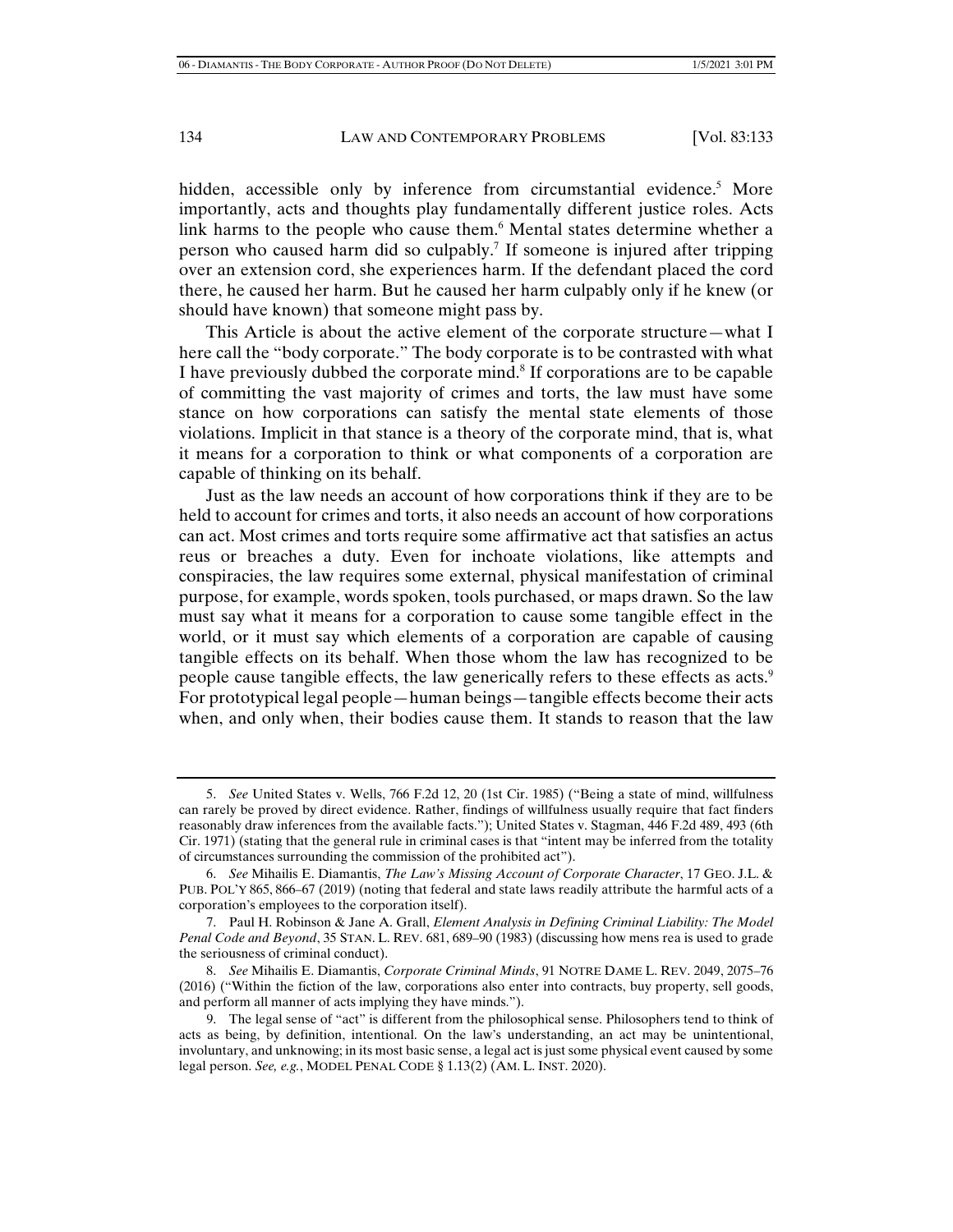must have some account of what a corporate body is if it is to say which tangible effects qualify as corporate acts.

To the corporate mind, scholars have paid ample attention. They have offered detailed accounts of when injurious corporate acts are culpably taken. William Laufer, for example, would measure corporate culpability by comparing corporate defendants to average corporations acting in similar ways.10 Pamela Bucy would look to a corporation's ethos for evidence that it intentionally or culpably took some criminal act.<sup>11</sup> In earlier work, I proposed a system for inferring culpable corporate mental states directly from corporate acts and the circumstances in which they are taken.<sup>12</sup> Philosophers working on collective responsibility assume corporations can do things and then quickly turn to discussing what makes corporations responsible.13 The prior issue of what it means for a corporation to act has been an assumed and largely unanalyzed starting point for us all.<sup>14</sup> Providing an answer requires an account of the body corporate.

Our theories of corporate fault are necessarily incomplete. Corporations can be faulty without being at fault. Incurring a legal or moral debt requires the

 11. Pamela H. Bucy, *Corporate Ethos: A Standard for Imposing Corporate Criminal Liability*, 75 MINN. L. REV. 1095, 1099 (1991) ("The government can convict a corporation . . . only if it proves that the corporate ethos encouraged agents of the corporation to commit the criminal act.").

 13. Kendy Hess, *The Free Will of Corporations (and Other Collectives)*, 168 PHIL. STUD. 241, 243 (2014) ("Claims about what corporations 'believe, 'desire', or 'do' are thus claims about commitments or actions that exist at the collective, corporate level.").

 <sup>10.</sup> William S. Laufer, *Corporate Bodies and Guilty Minds*, 43 EMORY L.J. 647, 701 (1994) ("Would an average corporation, of like size, complexity, functionality, and structure, engaging in illegal activity X, given circumstances Y, have the state of mind Z?"). Earlier in the same article, Laufer gets the closest I have seen to a detailed analysis of the body corporate, and it is worth pausing for a moment to show three ways in which the present Article moves beyond Laufer's work. First, he argues for a "constructive" theory of corporate action, which questions whether an "entity-agent relationship [is] strong enough to sustain a finding of authorship? In short, is it reasonable to conclude that the illegal acts of [corporate] officers were the actions of [the corporation]?" *Id.* at 689. His discussion, however, treats "act and intent" as a single unit, and so does not isolate the act element. *See id*. at 684–89. Second, to the extent that Laufer does manage to isolate the body corporate as a distinct object of inquiry, his analysis effectively stops there. He would ask whether, in light of a corporation's various attributes, "it is reasonable to conclude that the agents' acts are the actions of the corporation." *Id.* at 682. What he means by "reasonable" here is unclear. Later in the paper, he espouses an objective standard of reasonableness which, as applied to the question of corporate acts, would look to whether the acts of similar agents in similar corporations are acts of the corporation. *Id.* at 677. That analysis, however, presumes an antecedent theory of corporate action. Third, Laufer's proposal makes clear that he inherits the assumption (shared by the law and other theorists) that corporations can only act through their agents. *See id.* at 652, 683 n. 140, 727 n. 308. As will become clear in Part IV.B, it is precisely that assumption that I think cannot withstand scrutiny after we successfully isolate the body corporate for analysis.

 <sup>12.</sup> *See generally* Diamantis, *supra* note 8 (offering a theory of corporate mens rea motivated by cognitive science).

 <sup>14.</sup> In writing this paper, I am fulfilling a debt taken out four years ago when I offered a definition of corporate mens rea that relies on an antecedent theory of corporate actus reus. Diamantis, *supra* note 8, at 2053 ("[T]his Article assumes that there is some sensible theory of corporate actus reus—a way of resolving when a corporation has done something and what—nothing will turn on the details of that theory.").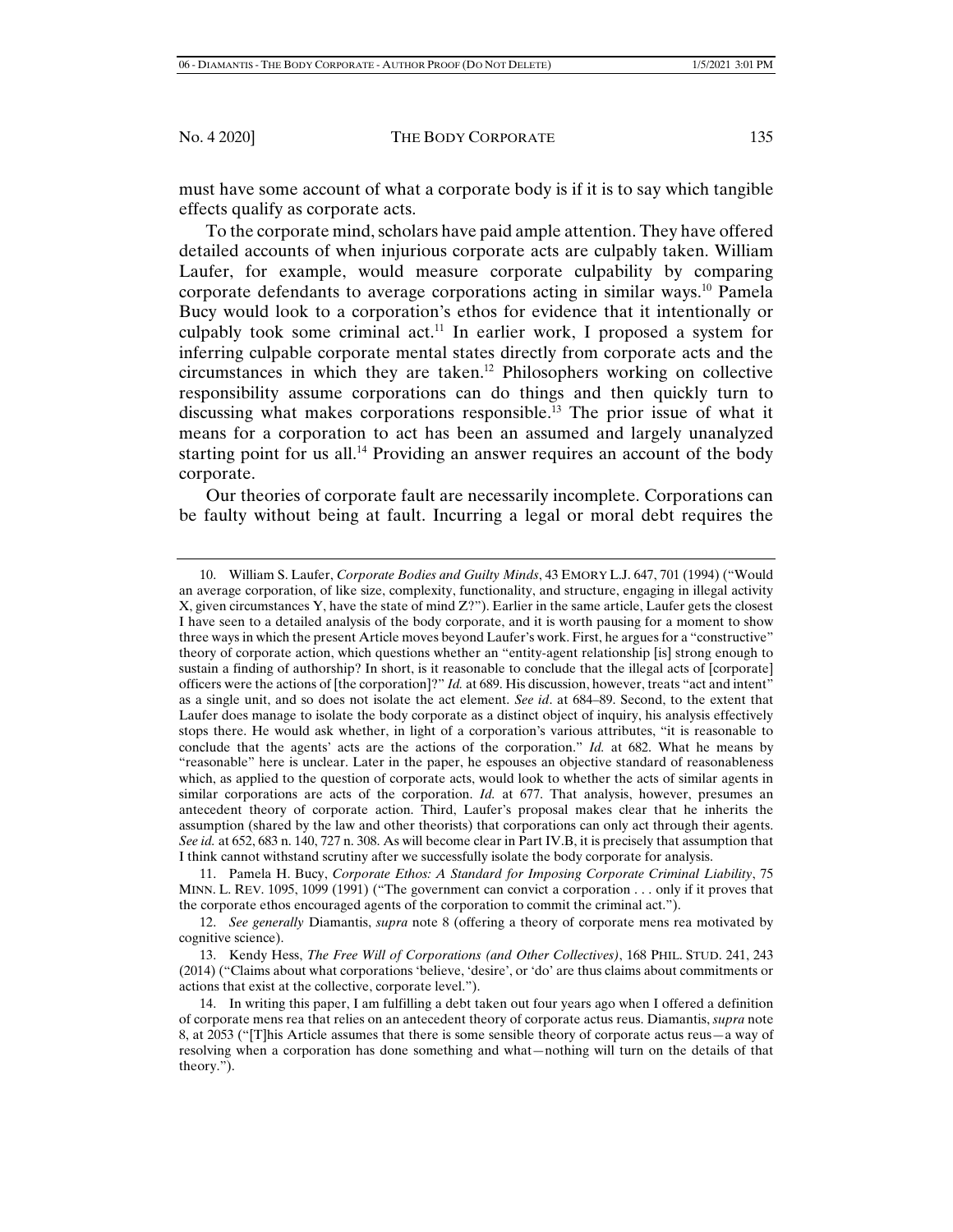debtor to have done something. We find this obvious where individuals are concerned. I may hope someone dies or even intend to kill them, that makes me faulty. But I am not at fault for anything; I am liable for no sort of offense, unless and until I take steps to effectuate my hope or intent. Similarly, a corporation can be faulty if, as Bucy would argue, it has a defective corporate ethos, but the corporation cannot be *at fault for* anything unless and until it does something wrong. Defining what it means for a corporation to do something is the primary task of a theory of the body corporate.

This Article's main ambition is modest: it requests recognition of and some reflection on the body corporate.15 Since the body corporate comprises half of the liability inquiry, attention to it is far overdue. There is no straightforward answer for how best to conceive of the body corporate. Unlike natural bodies, corporate bodies have no perceptible perimeter; their implicit contours are to be found in statutes and cases rather than out in the world.

As I argue below, focusing on the body corporate and the law's role in shaping it may help resolve some longstanding problems in corporate law. Sometimes easy solutions may be hiding in plain sight, if only we have the conceptual tools to perceive them. By failing to distinguish the body corporate from the corporate mind, the law and scholars commenting on it have implicitly assumed the same doctrine must apply to both. This has made it too easy to propose doctrines of corporate liability and too hard to defend them. Raising a new theory of corporate liability needs two arguments to show its appeal: one evaluating its merits as a conception of the body corporate, and one evaluating it as a conception of the corporate mind. Conversely, when it comes time to defend the theory, a counterargument showing the theory has shortcomings as concerns the body corporate need not mean it has the same shortcomings as a theory of the corporate mind, and vice versa.

Historical inertia, rather than policy-driven and empirically-informed analysis, has set the current legal and academic standards, which implicitly limit the body corporate to individual employees. In other words, a corporation can only be legally liable for a harm if the harm is traceable to the conduct of its employees. Yet there are other entities, mechanisms, and systems within corporations that also cause harm for which sound legal policy would hold corporations accountable. By excluding these other sources of harm from the body corporate, the law obfuscates corporations' capacity to cause harm and their responsibility for it. A policy-driven approach to the body corporate would

 <sup>15.</sup> Matthew Caulfield suggested that I frame the discussion in terms of corporate *agency* rather than corporate *bodies*. On the approach he prefers, the question would be: "What things in the world are loci of corporate agency?" Whereas I ask: "What things in the world are part of the body corporate?" To my mind, these are equivalent questions. The advantage of my formulation is that its tongue-in-cheek character (corporations obviously do not *really* have bodies) is universally apparent and emphasizes the need for a policy driven response. While, as I think, corporations also do not *really* have agency either, there is not universal agreement on that point. Some readers, were they pursuing a question on corporate agency, may veer too deeply into misguided metaphysics, a detour from which many have never returned.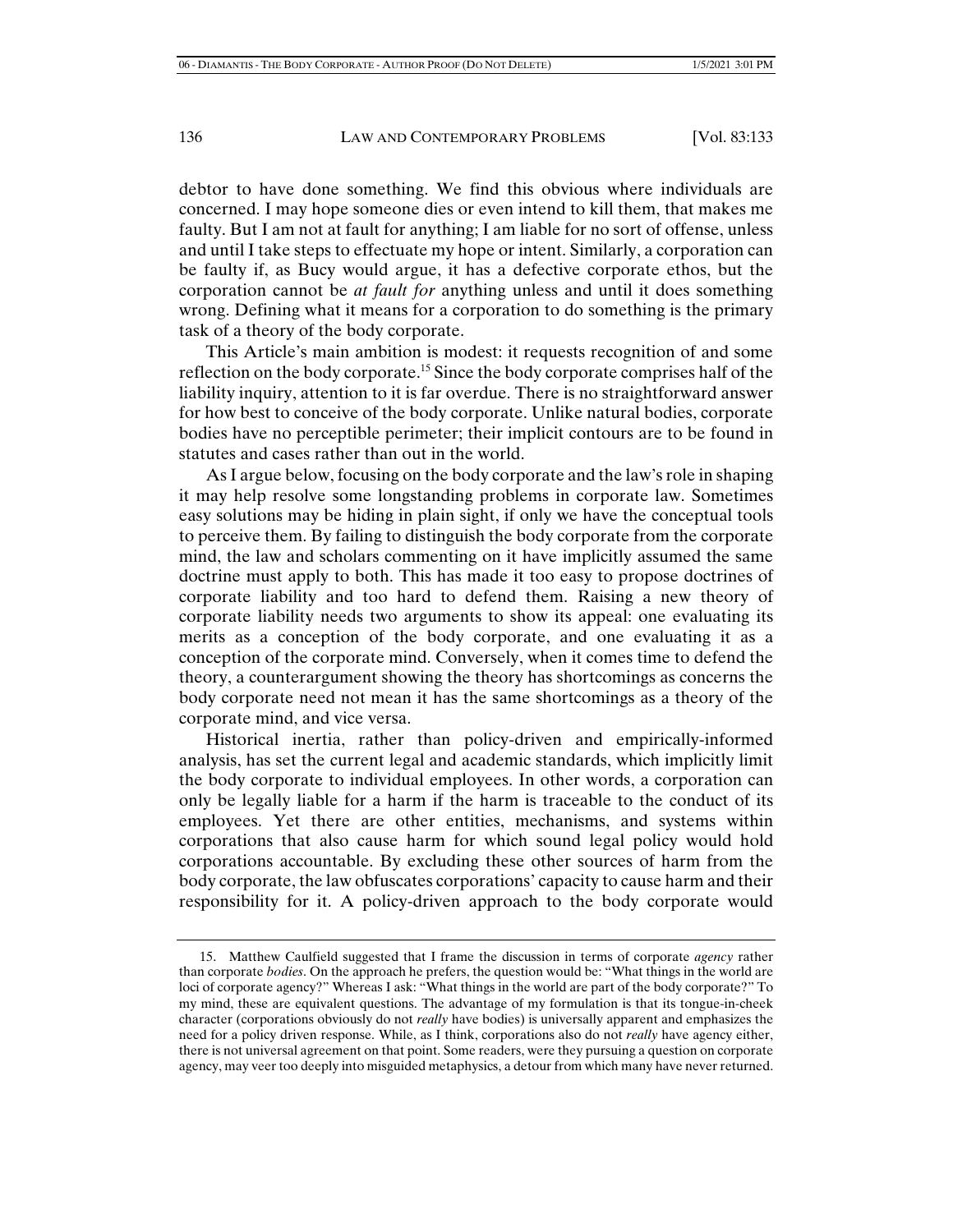eschew the simplistic metaphysics according to which the body corporate can only be identified with individual employees. Were the law to recognize other significant sources of corporate harm as parts of the body corporate, it could hold corporations to account for more of the harms they cause and incentivize them to undertake necessary reform.

This Article begins in Part II by pointing to the likely source of our longlasting collective neglect of the body corporate. Legal doctrines tell courts how to identify when corporations have engaged in misconduct. "Mis-conduct" is an amalgam of two elements: an act, that is, the conduct; and a mental state, that is, that which renders the conduct amiss. We moderns, commenting on and critiquing the law, have inherited this conflation.

What the law conflates, Part III seeks to distinguish. The act and mental state elements of corporate liability should do different work in corporate law. By failing to separate them, the two-dimensional landscape of corporate liability flattens. To capture the nuance that the liability inquiry should have, the law must isolate the distinct contributions of the body corporate and of the corporate mind. In this Article's main theoretical contribution, Part III characterizes each in a way that firmly establishes their difference.

Part IV illustrates some of the work the body corporate can do. Few scholars favor the current law of corporate liability, but they criticize it for the wrong reason. Most think the law is too punitive because it holds corporations to account for the misconduct of all employees, even low-level clerks and subversive rogues. Like current law, most commentators tend to conflate the two dimensions of the corporate liability inquiry. If scholars were to distinguish the body corporate from the corporate mind, they would likely no longer default to endorsing a single view for both. Critics are right that current doctrine sweeps too broadly as regards the corporate mind. However, as argued below, the law overlooks potentially important parts of the body corporate, like aggregate employee action and corporate organizational systems. In so doing, it ignores important sources of corporate harm, thereby shortchanging the corporate liability inquiry.

Space constraints do not permit a searching discussion of all types of corporate liability. In what follows, I focus on criminal law.<sup>16</sup> While corporate crimes are far from representative of corporate misconduct generally, the operative doctrines of liability are familiar to the general part of corporate law. Criminal law is a handy test case because of its clearer linguistic distinction between "actus reus" and "mens rea." While the arguments below will resonate with other types of corporate liability, they may need some adjustment to fit snugly.

 <sup>16.</sup> For a short primer on the current state of corporate criminal law, see generally Mihailis E. Diamantis & William S. Laufer, *Prosecution and Punishment of Corporate Criminality*, 15 ANN. REV. L. & SOC. SCI. 453 (2019).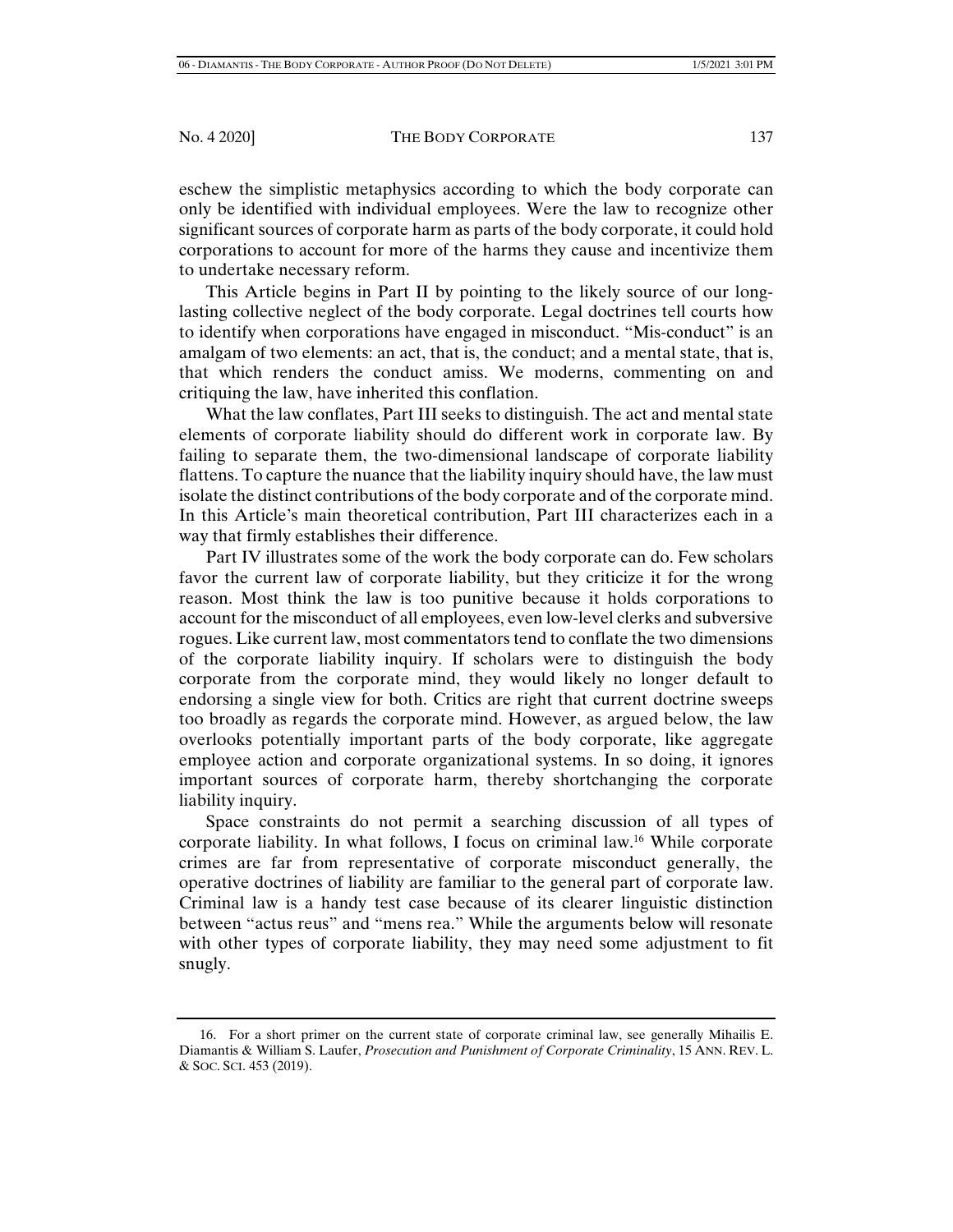While civil law scholars have wrangled more openly with what I call the body corporate, they have done so largely within the framework of current doctrine.17 This Article attempts to go beyond careful parsing of when employees should or should not be included as parts of the body corporate. It takes a more open-ended approach by considering whether other, possibly non-human, aspects of corporations should be included too.

Corporate criminal law is also an appealing place to start because the stakes for getting the right answer are so high. The economic loss attributable to whitecollar crime outpaces *all other* crime by twenty-to-one.18 Most white-collar crime occurs in institutional settings—like corporate workplaces—that provide its necessary preconditions like access to information, markets, and technology.19 A century ago, the Supreme Court recognized that corporate criminal law is an essential tool for controlling white-collar crime.<sup>20</sup> Corporations can (dis)incentivize, (dis)empower, and (dis)allow misconduct.<sup>21</sup> Failure to calibrate the law's understanding of the body corporate misaligns corporate incentives to invest in effective compliance.<sup>22</sup> This means more victims, more social costs, and less justice. The law can do better.

 <sup>17.</sup> *See generally* Patrick Hornbeck, *Respondeat Superior Vicarious Liability for Clergy Sexual Abuse: Four Approaches,* 68 BUFFALO L. REV. 975 (2020) (discussing church liability for sexual assault by priests); Solon Barocas & Andrew D. Selbst, *Big Data's Disparate Impact*, 104 CALIF. L. REV. 671 (2016) (discussing corporate liability for discrimination by algorithms).

 <sup>18.</sup> *Compare* RODNER HUFF, CHRISTIAN DESILETS & JOHN KANE, THE 2010 NATIONAL PUBLIC SURVEY ON WHITE COLLAR CRIME 12 (2010), http://www.fraudaid.com/library/2010-national-publicsurvey-on-white-collar-crime.pdf [https://perma.cc/A22Z-5YG4] ("[The] approximate the annual cost of white collar crime [is] between \$300 and \$660 billion."), *with* KATHRYN E. MCCOLLISTER, MICHAEL T. FRENCH & HAI FANG, THE COST OF CRIME TO SOCIETY: NEW CRIME-SPECIFIC ESTIMATES FOR POLICY AND PROGRAM EVALUATION (2010), https://www.ncbi.nlm.nih.gov/pmc/articles/PMC2835847 [https://perma.cc/B3FD-ZUNE] ("[M]ore than 23 million criminal offenses were committed in 2007, resulting in approximately \$15 billion in economic losses to the victims.").

 <sup>19.</sup> Stuart P. Green, *Moral Ambiguity in White Collar Criminal Law*, 18 NOTRE DAME J.L. ETHICS & PUB. POL'Y 501, 510 (2004) ("Many of the [white collar crimes] referred to above are most likely to occur within the context of complex institutions, such as large corporations, partnerships, and government agencies.").

 <sup>20.</sup> New York Cent. & Hudson River R.R. Co. v. United States, 212 U.S. 481, 494–95 (1909) ("In that class of crimes we see no good reason why corporations may not be held responsible . . . . If it were not so, many offenses might go unpunished and acts be committed in violation of law where, as in the present case, the statute requires all persons, corporate or private, to refrain from certain practices, forbidden in the interest of public policy.").

 <sup>21.</sup> *See* Samuel W. Buell, *Criminal Procedure Within the Firm*, 59 STAN. L. REV. 1613, 1625 (2007) ("Enterprise liability has been the legal system's chief response to both problems: how firms incentivize their agents ex ante to comply with or violate the law, and how firms impede or assist the state in detecting and sanctioning violations ex post.").

 <sup>22.</sup> *See* Mihailis E. Diamantis, *Functional Corporate Knowledge*, 61 WM. & MARY L. REV. 319, 329 (2019) (discussing the concern that the law could over- or under-incentivize corporations to invest in compliance).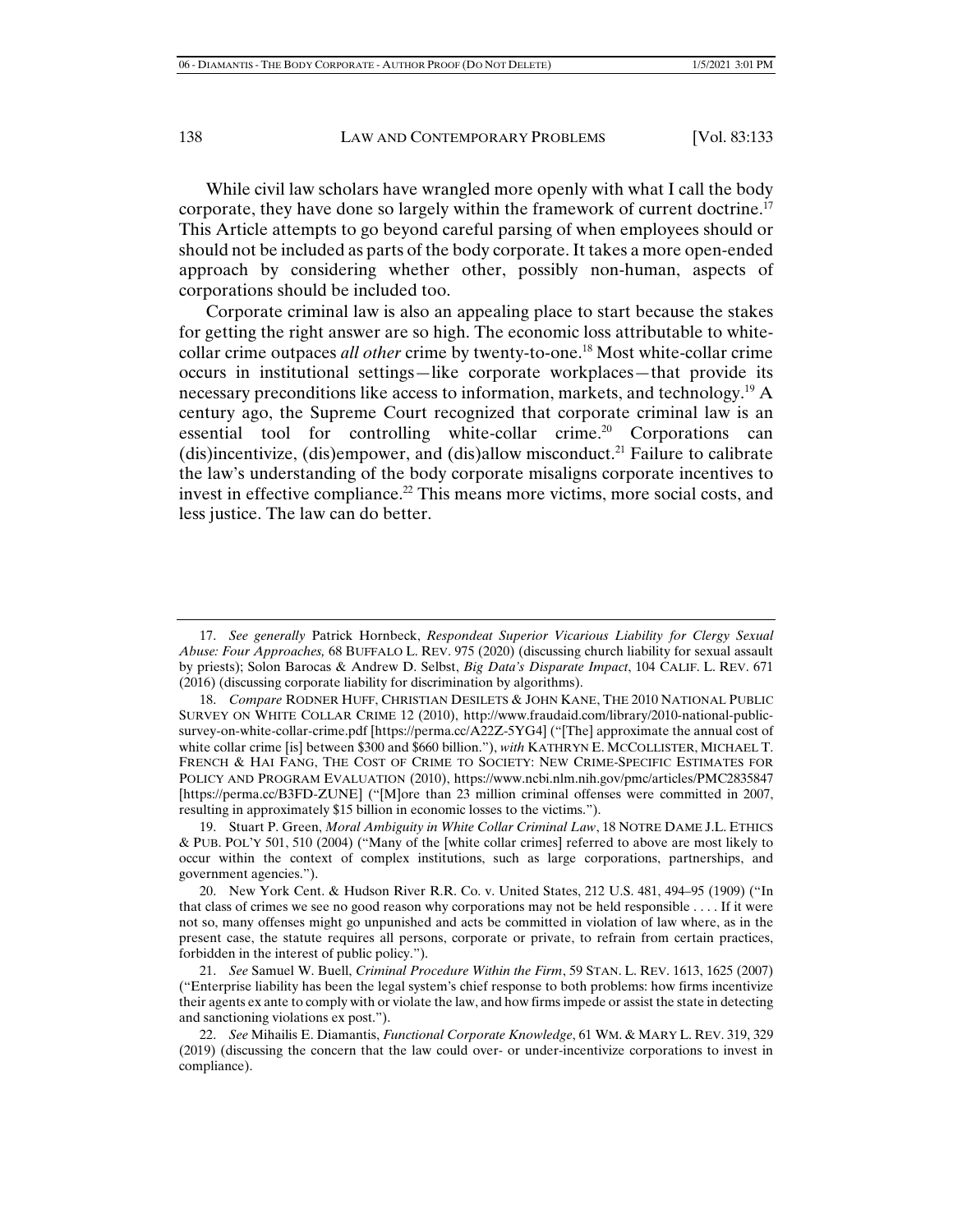## THE VANISHING BODY CORPORATE

Criminal law's recognition of the body corporate has waxed and waned over the centuries. In the beginning, corporations had no bodies so far as criminal law was concerned.<sup>23</sup> Nor, for that matter, did they have minds. As the Missouri Supreme Court observed in the mid-nineteenth century, "[A] bank is a corporation—it cannot utter words—it has no tongue—no hands to commit an assault and battery with—no mind, heart or soul to be put into motion by malice."24 Indeed, the ultra vires doctrine limited criminal law's ability to see corporations at all.<sup>25</sup> Under this doctrine, corporations literally could do and think no wrong because, as a matter of law, they could never do or think anything beyond the scope of their chartered purposes. Early charters limited corporate purposes to narrow public works projects like building railroads or installing waterworks.<sup>26</sup> They did not then permit, as modern charters do,<sup>27</sup> the open-ended pursuit of any lawful purpose, and they certainly did not anticipate criminal activity. This did not mean there was no white-collar crime. Employees have always misused their positions for personal advantage.28 However, until the turn of the Nineteenth Century, employees did so solely in their individual capacities, not as extensions of their corporate employers.<sup>29</sup> Criminal justice and deterrence only applied at the individual level.

As criminal law shed the constraints of the ultra vires doctrine, it began to recognize corporations as capable of acting harmfully, even before it saw them as

 26. *See Constructive Notice of the Charter of a Corporation*, 26 HARV. L. REV. 531, 541 (1913) ("In the early days of corporations when charters were sparingly granted by public act and usually for a quasipublic purpose a charter was properly regarded as a very special privilege.").

 27. DEL. CODE ANN. tit. 8, § 101(b) (2020); Peter J. Henning, *The Conundrum of Corporate Criminal Liability: Seeking A Consistent Approach to the Constitutional Rights of Corporations in Criminal Prosecutions*, 63 TENN. L. REV. 793, 806 (1996) ("By the end of the [Nineteenth] century, states moved away from granting limited corporate charters toward permitting businesses to incorporate freely and to operate for any legal purpose.").

 28. *See*, *e.g.*, *The Case of the Carrier Who Broke Bulk*, YB 13 Edw. 4, fol. 9, Pasch, pl. 5 (1473) (Eng.), *reprinted in* 64 Selden Society 30 (1945).

 <sup>23.</sup> *See also* Bank of Ithaca v. King, 12 Wend. 390, 390 (N.Y. Sup. Ct. 1834) ("[S]urely [a corporation] has no corporeal body. It has no material existence, it is incapable of performing labor and, therefore, cannot be compelled to perform an impossibility.").

 <sup>24.</sup> Childs v. Bank of Mo., 17 Mo. 213, 215 (1852).

 <sup>25.</sup> *See* Albert J. Harno, *Privileges and Powers of a Corporation and the Doctrine of Ultra Vires*, 35 YALE L.J. 13, 23 (1925); *Ultra Vires*, BLACK'S LAW DICTIONARY (11th ed. 2019) (defining the phrase as "[u]nauthorized; beyond the scope of power allowed or granted by a corporate charter or by law"); *see generally* W. Robert Thomas, *How and Why Corporations Became (and Remain) Persons Under the Criminal Law*, 45 FLA. ST. U. L. REV. 479, 508–10 (2018) (discussing shifting inter-related policies on the ultra vires doctrine in civil and criminal law).

 <sup>29.</sup> Daniel Lipton, *Corporate Capacity for Crime and Politics: Defining Corporate Personhood at the Turn of the Twentieth Century*, 96 VA. L. REV. 1911, 1926 (2010) ("Under the prevailing common law, corporate criminal acts . . . were considered to be *ultra vires*.").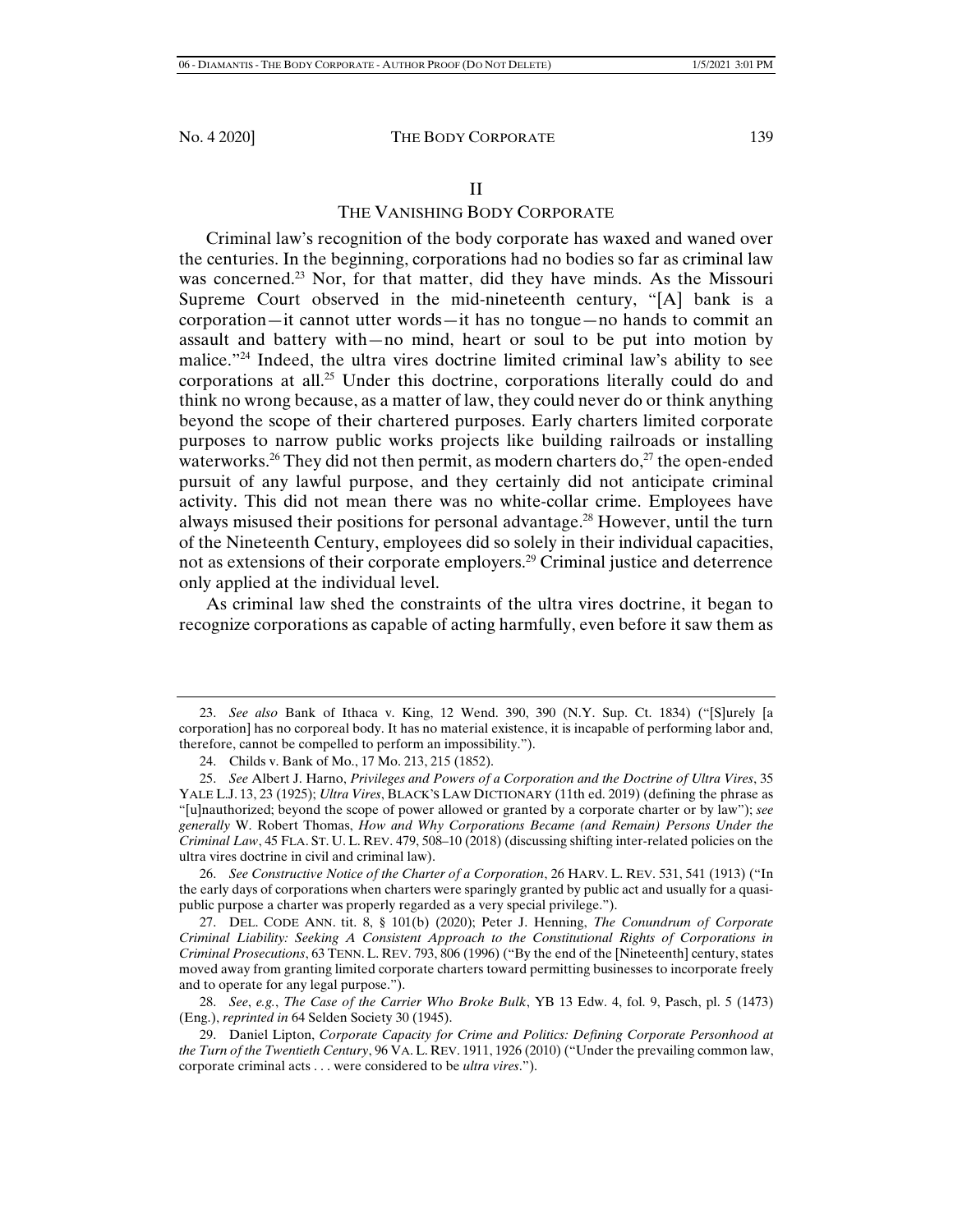thinking wrongly.<sup>30</sup> The now-lost distinction between the body corporate and the corporate mind once played an important, if short-lived, role in legal theory. Civil law had long used the doctrine of respondeat superior to define corporations' capacity to act. $31$  That doctrine identified the body corporate with individual employee bodies. Accordingly, a corporation engaged in tortious misconduct alongside any of its employees who did the same within the scope of their employment and with some intent to benefit the corporation.<sup>32</sup> When criminal law first recognized the possibility of corporate crime, it initially limited respondeat superior to employee acts. Corporations could only be convicted of strict liability crimes, which have only act elements and no mental state elements.33 Corporations had the capacity to cause criminal harms through their employees, courts reasoned, but lacked the moral hardware necessary for wrongful thoughts and true culpability.

In 1909, the Supreme Court recognized the shortcomings of limiting corporate enforcement to strict liability crimes. But moving to more general enforcement would necessitate an extended fiction according to which corporations could have minds as well as bodies.34 In *New York Central & Hudson River Railroad Co. v. United States*, 35 the Court entertained due process challenges brought by shareholders of a railroad convicted of offering illegal shipping rebates.<sup>36</sup> The mental state element of the crime was the doctrinal

 31. JOHN W. SALMOND, THE LAW OF TORTS: A TREATISE ON THE ENGLISH LAW OF LIABILITY FOR CIVIL INJURIES 57–58 (3d ed. 1912); *see*, *e.g.*, Phila., Wilmington, and Balt. R.R. Co. v. Quigley, 62 U.S. 202, 209–10 (1858) ("As a necessary correlative to the principle of the exercise of corporate powers and faculties by legal representatives, is the recognition of a corporate responsibility for the acts of those representatives."). Some trace the doctrine as far back as Roman times. *See* Oliver Wendel Holmes, Jr., *Agency*, 4 HARV. L. REV. 345, 350 (1891) ("[T]he unlimited liability of an owner for the torts of his slave grew out of what had been merely a privilege of buying him off from a surrender to the vengeance of the offended party, in both the early Roman and the early German law.").

32. *Corporations*, *supra* note 2, § 1841.

 33. *See*, *e.g.*, Overland Cotton Mill Co. v. People, 75 P. 924, 926 (Colo. 1904) (holding a corporation liable for "not strictly observing the law, rather than an intentional disregard of its provisions."); *see also* MODEL PENAL CODE § 2.07(2) (AM. L. INST. 2020) ("When absolute liability is imposed for the commission of an offense, a legislative purpose to impose liability on a corporation shall be assumed, unless the contrary plainly appears.").

 34. William Thomas traces corporate criminal liability to an earlier date. William R. Thomas, *Incapacitating Corporate Criminals*, 72 VAND. L. REV. 905, 914–15 (2019); Thomas, *supra* note 25, at 513 & n. 159 (2018) (including sources for the proposition that "the Supreme Court was hardly at the vanguard of innovation; several state supreme courts had already held corporations criminally responsible for general-intent crimes, and courts soon extended these holdings to include specific-intent crimes.").

 <sup>30.</sup> Historically, this has also been the tradition in civil law countries, which tend to be skeptical of corporations' capacity to have culpable mens rea. *See* Gerhard O.W. Mueller*, Mens Rea and the Corporation*, 19 U. PITT. L. REV. 21, 28 (1957) ("Apart from a few temporary and partial exceptions the maxim that *societas delinquere non potest* is still firmly recognized in the civil law."); *id.* at 29 ("[French] courts reason that corporate criminal liability is irreconcilable with the guilt principle, i.e., the doctrine of mens rea, which is the true basis of all criminal law.").

 <sup>35. 212</sup> U.S. 481 (1909).

 <sup>36.</sup> *Id.* at 490–92.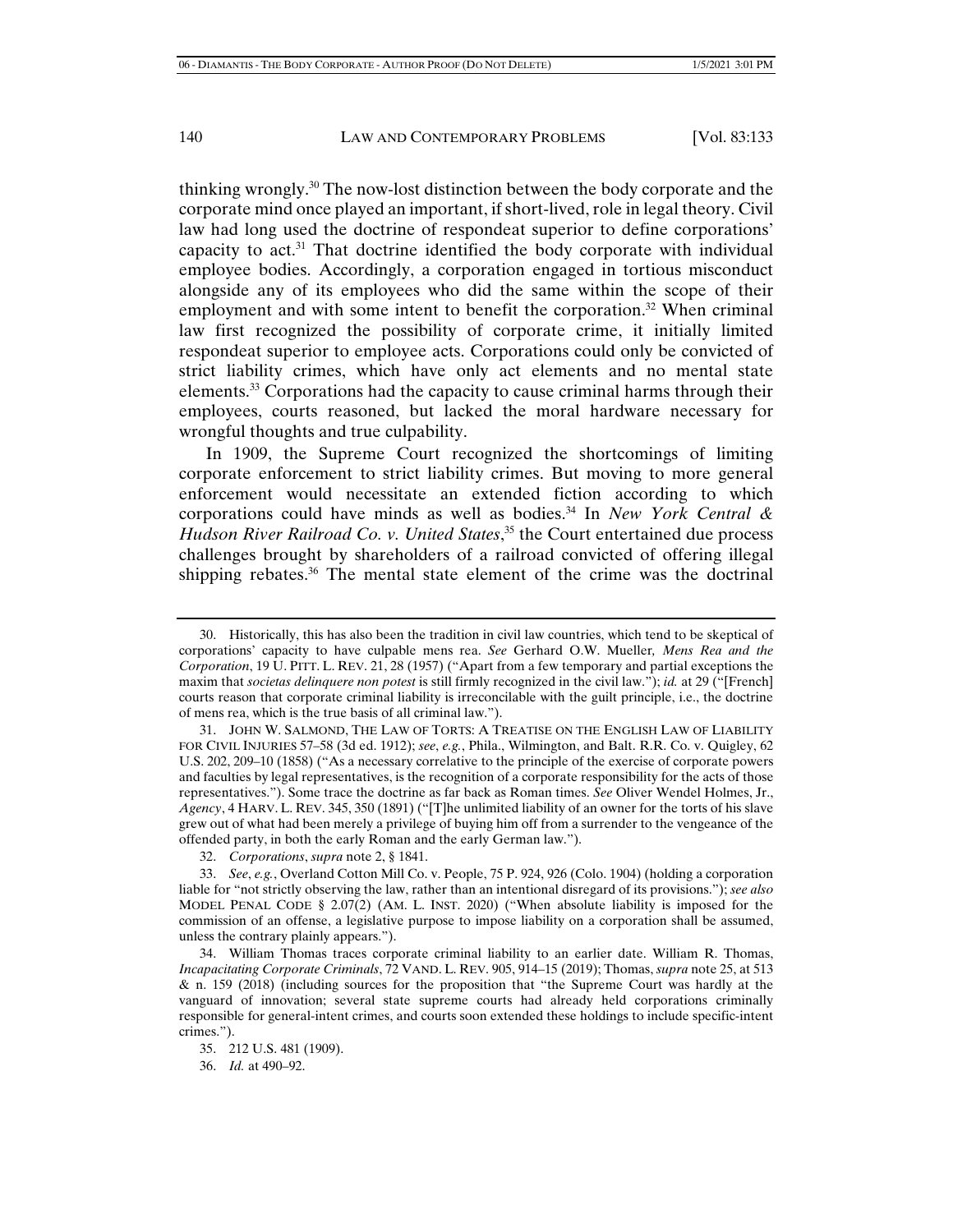sticking point. If the railroad purposely or knowingly offered discounted rates, it would be guilty of a misdemeanor.<sup>37</sup> Applying respondeat superior to the mental state elements, as the prosecution asked the Court to do, would breathe intelligence into corporations, attributing to them not only their employees' acts but also their employees' thoughts. It would also entail vicariously transferring fault to corporate employers, in possible violation of due process.

In an opinion based (by the Court's own admission) more on "public policy" than legal analysis, the Court determined that corporations' rise to economic and social prominence necessitated more tools of control.<sup>38</sup> Relying on criminal statutes that happened to permit strict liability was no longer enough. To change course, criminal law had to recognize that corporations could harbor mens rea. The Court made it so:

[T]he corporation, which profits by the transaction, and can only act through its agents and officers, shall be held punishable by fine because of the knowledge and intent of its agents . . . whose knowledge and purposes may well be attributed to the corporation for which the agents act.<sup>39</sup>

Today, respondeat superior defines the perimeter of both the body corporate and the corporate mind. But a curious thing has happened since *New York Central*: We have lost sight of the fact that respondeat superior is doing double duty. Courts and scholars, wooed by the tidiness of respondeat superior, now tend to speak of corporate crime but not of separate criminal acts and culpable mental states. The usual modern-day backstop to fumbled doctrine in corporate criminal law is "the good sense of prosecutors,"40 but that "good sense" fares no better as regards the body corporate. Since the early days of Eric Holder's 1991 Memo to U.S. Attorneys on Bringing Criminal Charges Against Corporations (Holder Memo), $41$  the Department of Justice (DOJ) policy inherited the conceptual coarseness of current doctrine. The Holder Memo states that "a corporation may be held criminally liable for the illegal acts of its directors, officers, employees, and agents."42 Vicarious liability for "illegal acts" presumes that actus reus and mens rea travel together.

Losing track of the body corporate and the corporate mind as distinct enforcement concerns can trip up legal analysis and efforts at reform. As one commentator reports, some courts "have asked whether the responsible individual whose conduct provided the basis for imputing liability to the

 <sup>37. 49</sup> U.S.C. § 14903 (2018).

 <sup>38.</sup> *N.Y. Cent. & Hudson River R.R.*, 212 U.S. at 495.

 <sup>39.</sup> *Id.* 

 <sup>40.</sup> United States v. Dotterweich, 320 U.S. 277, 285 (1943).

 <sup>41.</sup> Memorandum from Eric Holder, Deputy Attorney Gen., to All Competent Heads and U.S. Att'ys on Bringing Criminal Charges Against Corporations (June 16, 1999) [hereinafter The Holder Memo on Prosecuting Corporations].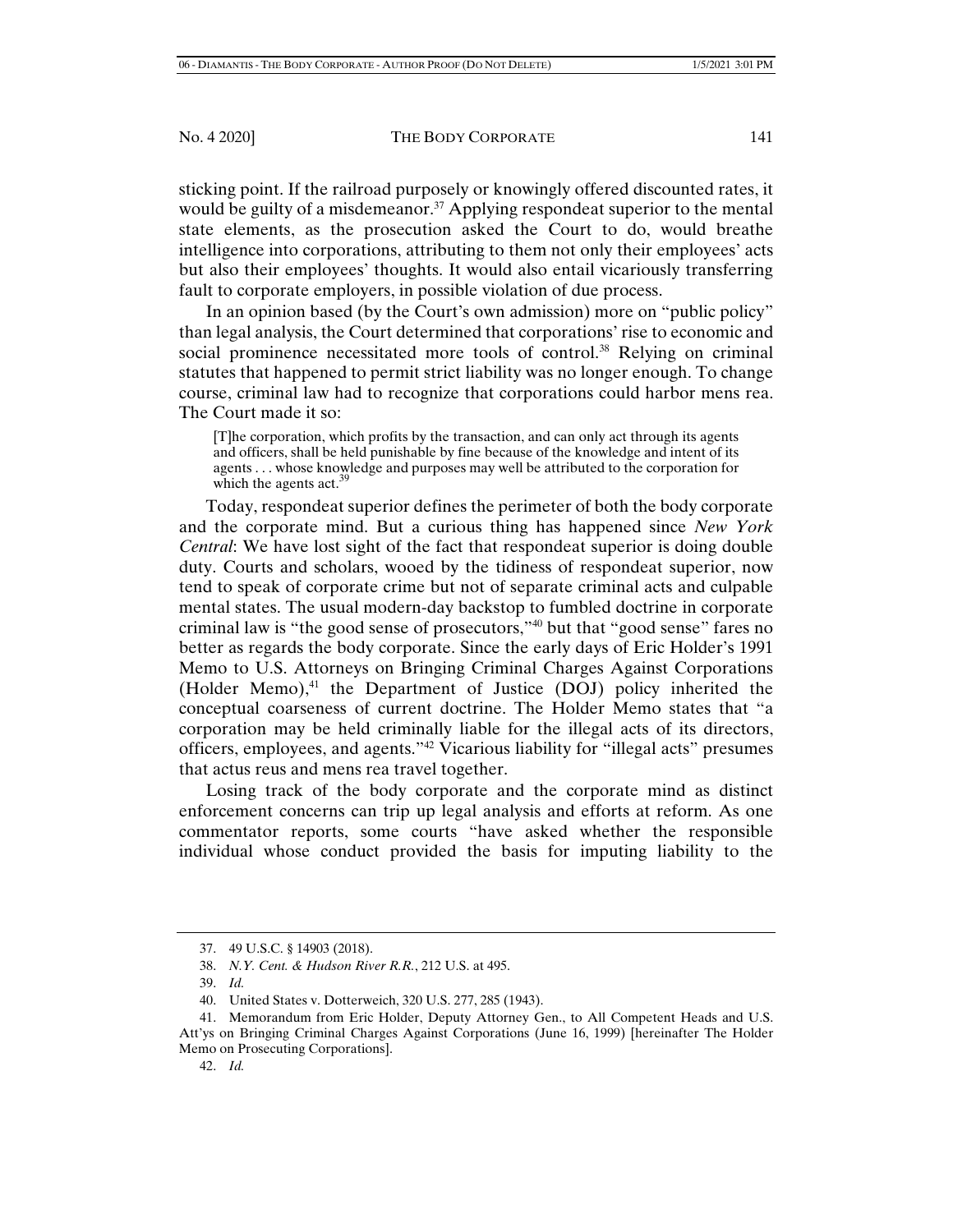corporation represented the 'brains' of the organization."43 That sort of inquiry overtly conflates mind and body, as if brain and hand were one and the same. Another commentator writes "that actions of employees can be aggregated and imputed to the corporation as a whole," but then cites a case that aggregates the act of one employee with the mental state of another.<sup>44</sup> Many scholars transition seamlessly from discussing corporate crime, to the body corporate, to the corporate mind.45

Modern commentators are not to blame. Respondeat superior, which sets the terms of most discussions, applies to acts and mental states. So it is natural to lump body and mind together in critical analysis. In the days before *New York Central*, when corporations legally had one but not the other,<sup>46</sup> the body corporate and the corporate mind were more carefully distinguished. Melding the two seems to have been part of a deliberate intellectual effort. A few years after *New York Central*, Henry W. Edgerton would make the case in the *Yale Law Journal*:

The tradition that the physical movements of a corporation's representatives may, but their mental states may not, be attributed to it for criminal purposes, seems as inept as it is persistent. There is no occasion for such a distinction between the various parts of the human animal; if what his hands do may properly be attributed to the corporation for which he acts, what his brains do may be attributed to it with equal propriety. $47$ 

We have lived in Edgerton's world ever since.

#### III

#### RE-MEMBERING THE BODY CORPORATE

Corporate criminal law was conceptually richer before *New York Central* was decided and Edgerton's paradigm set in. On the standard present-day understanding, respondeat superior is a "doctrine [for] holding an employer . . . liable for [its] employee's . . . wrongful acts."48 But using "wrongful" act as the unit of analysis is too blunt. There are two components to wrongful acts in criminal law: actus reus and mens rea. Each fulfills a distinct role in sorting the

47. Henry W. Edgerton, *Corporate Criminal Liability*, 36 YALE L.J. 827, 840–41 (1927).

 <sup>43.</sup> John C. Coffee, Jr., *Does "Unlawful" Mean "Criminal"?: Reflections on the Disappearing Tort/Crime Distinction in American Law*, 71 B.U. L. REV. 193, 230 n.135 (1991).

 <sup>44.</sup> Stacey Neumann Vu, *Corporate Criminal Liability: Patchwork Verdicts and the Problem of Locating a Guilty Agent*, 104 COLUM. L. REV. 459, 471 n.58 (2004).

 <sup>45.</sup> *See*, *e.g.*, Samuel W. Buell, *The Blaming Function of Entity Criminal Liability*, 81 IND. L.J. 473, 526 (2006) ("Logically, the more tightly the rule is fastened to *institutional blameworthiness*, the more that the practice of entity criminal liability will retain its justification, its bite, and its utility as a means of education . . . . A rule deeming virtually all crimes committed by institutional agents in institutional settings to be *institutional crimes* is easy to apply but plainly does not fit with any persuasive account of the relationship between *institutional effects and individual conduct*.") (emphasis added).

 <sup>46.</sup> *See* Ervin Hacker, *Penal Ability and Responsibility of the Corporate Bodies*, 14 J. CRIM. L. & CRIMINOLOGY 91, 91–97 (1923) (observing that, as corporate power expanded, legislatures and courts expanded corporate liability beyond the acts of employees by holding corporations to account for both "will and action").

 <sup>48.</sup> *Respondeat Superior*, BLACK'S LAW DICTIONARY (11th ed. 2019).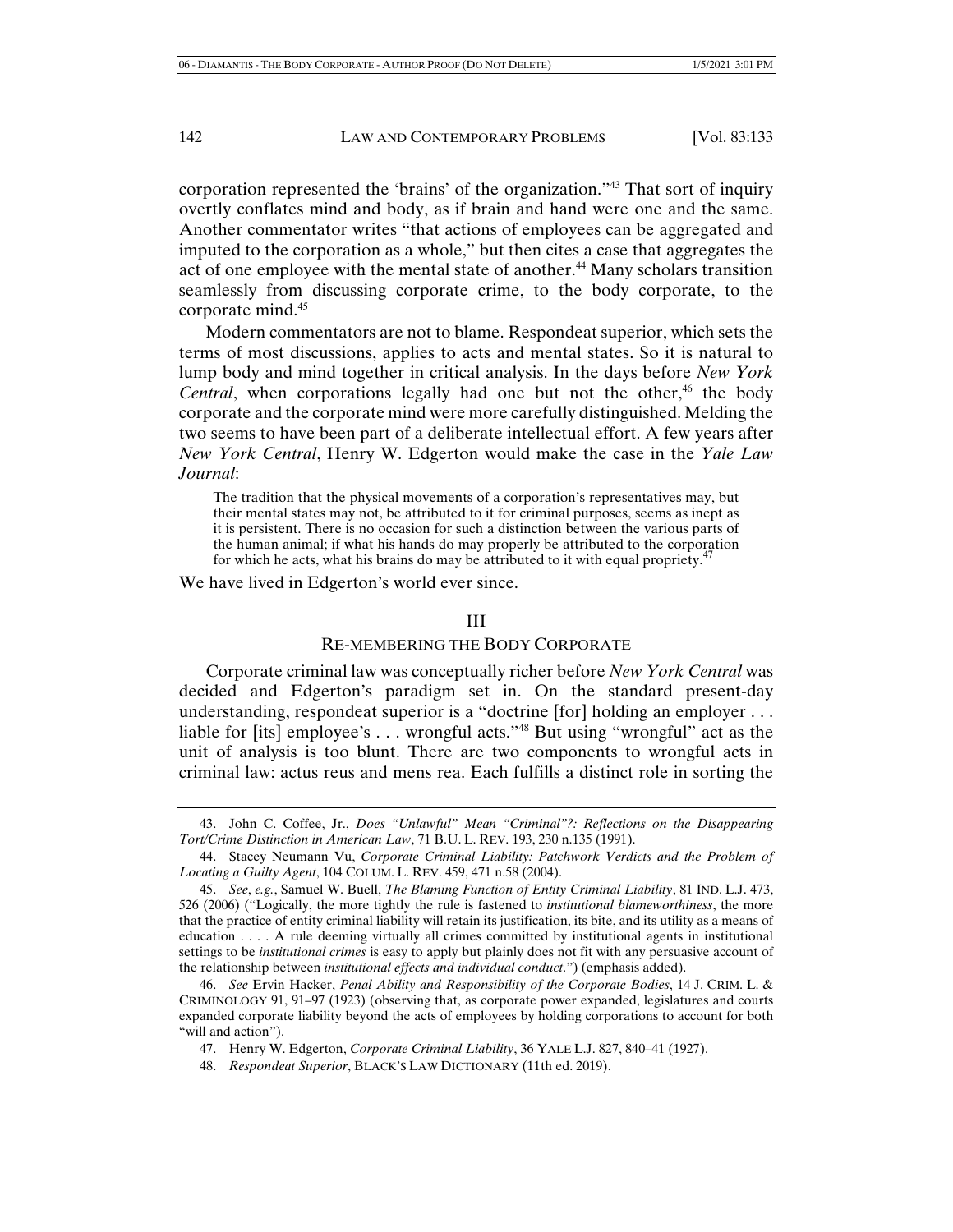punishable from the blameless.<sup>49</sup> In assessing the advisability of current law, we should evaluate respondeat superior twice, once as applied to the body corporate and once as applied to the corporate mind.

To reclaim its lost conceptual nuance, the law must recall its forgotten distinction between the body corporate and the corporate mind. People act with bodies and think with minds. So the range of acts and thoughts that the law recognizes correlates directly to its understanding of bodies and minds. This conceptual truth is even more significant where the "people" at issue are corporations, who can act and think only within the law's pretense and whose bodies and minds are themselves legal constructs.<sup>50</sup> While the law should have two separate theories of attribution responsive to the different roles that body and mind play in criminal justice, it has only one: a corporation (body and mind) is its employees (bodies and minds). $51$ 

## A. The Corporate Mind

Prying the mind and body apart calls for definitions responsive to the distinct roles that mind and body play in criminal justice. Minds are the seats of mental states, and mental states serve as the measure of culpability for harm caused. A harm in the absence of culpability is usually just that—a mere harm of no legal significance. The addition of mens rea—negligence, recklessness, knowledge, or purpose—changes that fundamentally. The type of attending mental state provides a measure of culpability, with negligence on the low end and purpose on the high.

The general role of minds in criminal law suggests an abstract definition of the corporate mind:

The Corporate Mind (relativized): The aspects, mechanisms, and features of a corporation by reference to which culpable mental states are legally attributable to it.<sup>52</sup>

Since the definition refers to legally attributable harms, it is relativized to a legal system of concern. By looking to how the law attributes culpable mental states, one can read off its implicit theory of mind. Under current U.S. law, the corporate

 <sup>49.</sup> Both are generally required. *See* United States v. Apfelbaum, 445 U.S. 115, 131 (1980) ("In the criminal law, both a culpable mens rea and a criminal actus reus are generally required for an offense to occur."). Most significant corporate crimes have mental state requirements. *See* Mihailis E. Diamantis, *The Extended Corporate Mind: When Corporations Use AI to Break the Law*, 91 N.C. L. REV. 893, 909 (2020).

 <sup>50.</sup> Dictionary Act, 1 U.S.C. § 1 (2018) (defining "person"); Int'l Shoe Co. v. Washington, 326 U.S. 310, 316 (1945) ("[T]he corporate personality is a fiction, although a fiction intended to be acted upon as though it were a fact  $\dots$ .").

 <sup>51.</sup> The doctrine is more complex than this introductory statement of it and includes important limitations. I discuss those below. *See* discussion *infra* Part IV.A.

 <sup>52.</sup> Again, the focus here is on *culpable* mental states. Outside of criminal law, such as in the case of agreement to a contract, a broader definition would encompass other mental states (like agreement to a contract).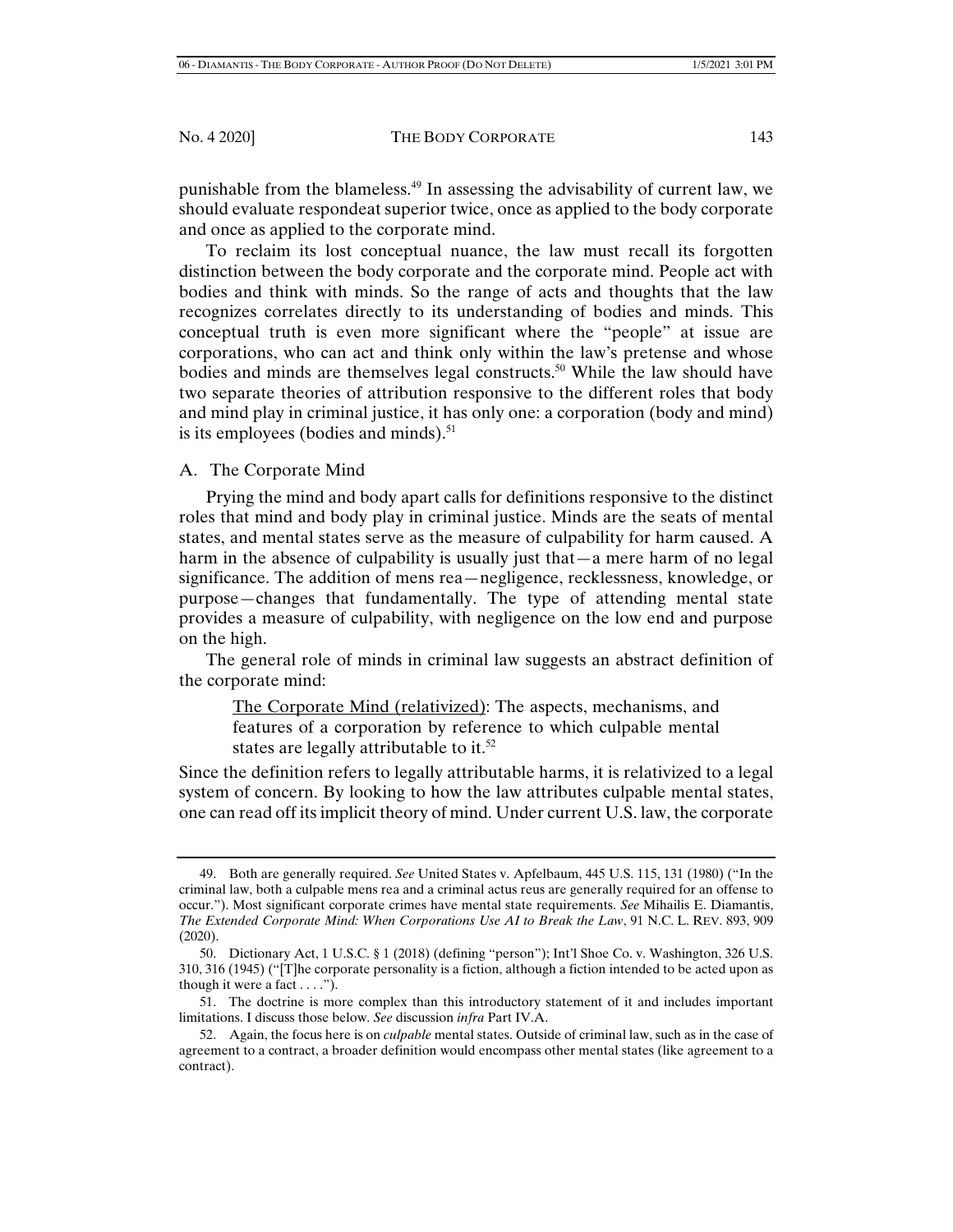mind supervenes on the minds of the individual employees, so long as they are working within the scope of their employment and intend to benefit the corporation.53 A deficient theory of the corporate mind will punish corporations even when they are not truly culpable, will overlook corporate culpability when it is present, or will fail to assist the criminal law in carrying out its preventive agenda. The many scholars who, like Laufer and Bucy, propose different measures of corporate culpability offer competing aspirational theories of the corporate mind.54 These authors believe respondeat superior is a deficient theory of the corporate mind and seek to replace it.<sup>55</sup> Since the corporate mind is already the subject of robust discussion, I will not dwell on it further here.<sup>56</sup>

## B. The Body Corporate

Bodies fulfill a different role in criminal law. People can ultimately only be criminally culpable for the actions they take.<sup>57</sup> Mental states, standing alone, have no tangible harmful effects and are not subject to sanction.58 Bodies help the criminal law decipher when an act has occurred and whose act it was. Acts are important to the criminal law because they help to pair harms with potential defendants. A harm with no agential source—for example, a building toppled by an earthquake or a hiker gored by a bear—is of no interest to the criminal law. When a branch cracks a person's skull, it makes all the difference in the world whether it fell from a tree or another person swung it. By finding out whose hand was on the branch, the law can trace the harm back to the right defendant.

Characterizing corporate bodies is a very different criminal theory task than characterizing individual bodies. The bodies of natural people precede the law. There is no heavy theoretical lifting for the law to do.<sup>59</sup> Human beings have an

56. I dwell on it in considerable detail in Diamantis, *supra* note 8.

 <sup>53.</sup> V.S. Khanna, *Is the Notion of Corporate Fault A Faulty Notion?: The Case of Corporate Mens Rea*, 79 B.U. L. REV. 355, 369–70 (1999) ("[F]ederal courts use respondeat superior to impute *one agent's* acts and mens rea to the corporation.").

 <sup>54.</sup> *See supra* notes 11–12.

 <sup>55.</sup> *Id.* 

 <sup>57.</sup> Of course, people can also be liable for omissions, i.e. failures to act. To be liable for an omission, a defendant must have had the capacity to perform the omitted act. So legal responsibility for omission necessitates a corresponding theory of action. Also, we sometimes speak as though people can be liable for the acts of others, as when a defendant hires a third party to kill his victim. We say the defendant is guilty of murder though he did not pull the trigger, but the source of his liability lies in his own acts hiring the assassin.

 <sup>58.</sup> Gabriel S. Mendlow, *Why Is It Wrong to Punish Thought?*, 127 YALE L.J. 2342, 2345 (2018) ("It's a venerable maxim of criminal jurisprudence that the state must never punish people for their mere thoughts.").

 <sup>59.</sup> There are philosophically interesting questions about human bodies. Is the perimeter of the human body wide enough to include prosthetic parts, or is the body limited to some narrower core? The question, though, is not legally interesting. Suppose the defendant bludgeoned his victim using his prosthetic hand. His guilt is the same regardless of whether the prosthetic hand is part of his body or merely attached to a limb that is part of his body. Where corporate bodies are concerned, every part is artificial. There is no recourse to a naturally occurring and uncontroversial "narrow core."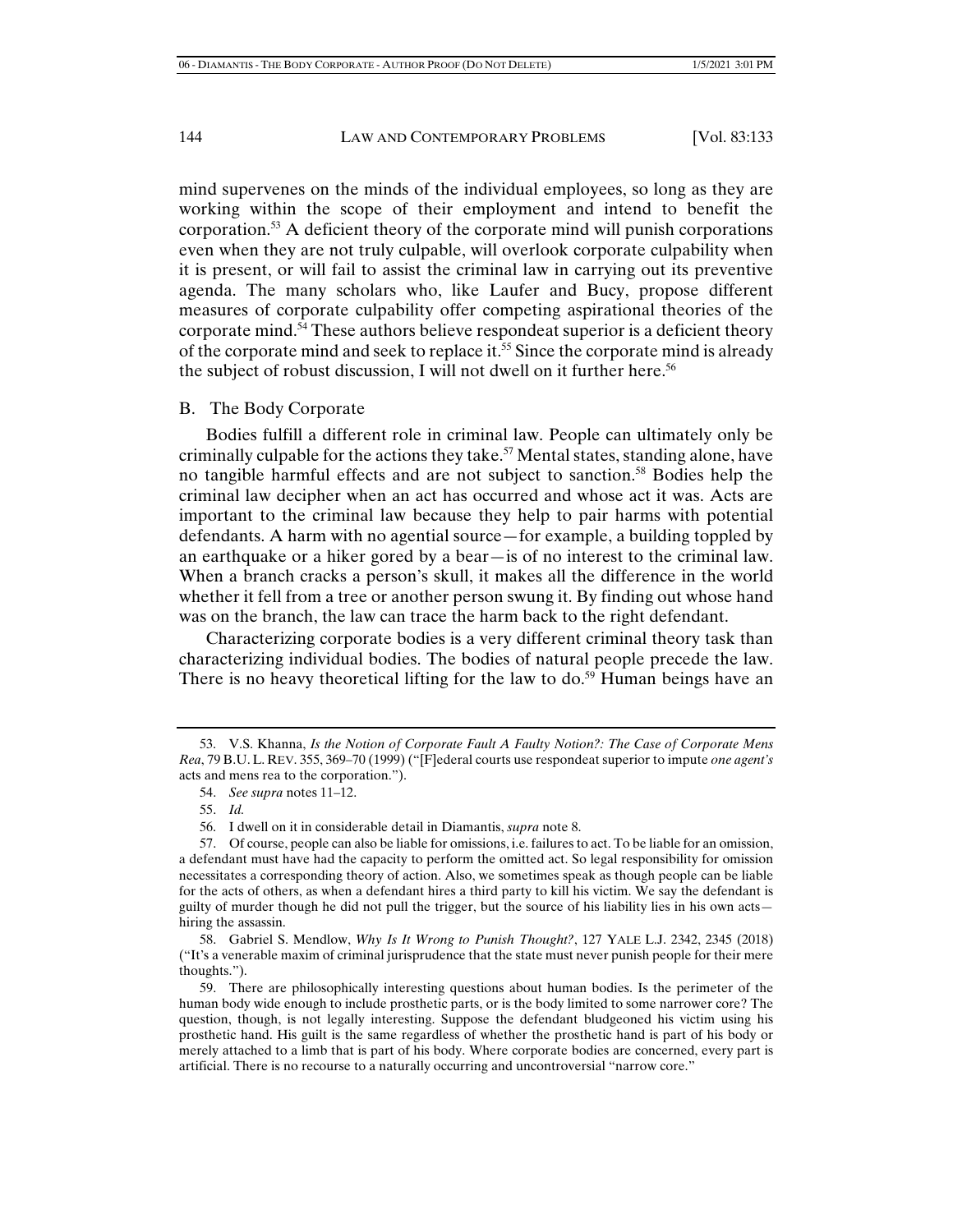intuitive corporeal perimeter, coterminous with their organism. In contrast, the body corporate is a legal construct.<sup>60</sup> It exists only in the way and to the extent that the law dictates. This makes the effort to define the body corporate both daunting and liberating. The law must conjure an answer because it can look nowhere else. But the law also *gets* to conjure an answer that aligns with sound policy.

We can reverse engineer a given legal system's implicit definition of the body corporate by looking to the role that bodies are supposed to play—pairing harms with defendants. As explained above, the law understands acts of legal people to be effects caused by bodies.<sup>61</sup> There is a three-part relationship between legal people, their bodies, and the legally attributable effects those bodies cause. Where the effects of concern are harms—as is the case in criminal law and tort law—we can triangulate to an implicit theory of the body corporate by seeing how the law pairs harmful effects with legal people, such as:

The Body Corporate (relativized): The aspects, mechanisms, and features of a corporation the harmful effects of which are legally attributable to it.<sup>62</sup>

Like the definition of the corporate mind from the previous part, this definition keys the body corporate to a prior legal understanding of harm attribution. In a legal system that attributes no harms to corporations—as was the case with U.S. criminal law under the sway of the ultra vires doctrine—there are no bodies corporate. In modern times, respondeat superior largely identifies the body corporate with the bodies of individual employees. Their acts—taken within the scope of their employment and with some intent to benefit the corporation—are corporate acts. The harms their acts cause are legally attributable to their corporate employers.<sup>63</sup>

The relativized definition of the body corporate is purely descriptive. It only says what a given legal system—at least implicitly—takes the body corporate to be. In order to evaluate whether a legal system characterizes the body corporate too broadly or too narrowly, we need a more idealized aspirational definition keyed to the broader purposes of corporate criminal law. In contrast to the vigorous debate concerning the corporate mind, proposing an idealized definition of the body corporate is relatively untouched theoretical terrain.

 <sup>60.</sup> Laurence H. Tribe, *Ways Not to Think About Plastic Trees: New Foundations for Environmental Law*, 83 YALE L.J. 1315, 1342 (1974) ("[A]lthough American law has long accepted the independent juridical status of corporations, no one would suggest today that such entities are anything but legal constructs.").

 <sup>61.</sup> Philosophers of action also recognize the tight conceptual connection between action and causation. I perform the action of making a fist just by causing my hand to close. If, in making a fist, I cause the egg in my hand to crack, then I have also performed the act of cracking the egg.

 <sup>62.</sup> Since the focus of this Article is criminal law, *harmful* effects are the effects that matter. Outside of criminal law, the definition might include beneficial effects too.

 <sup>63.</sup> They are also *employee* harms, i.e. harms attributable to employees in their individual capacities.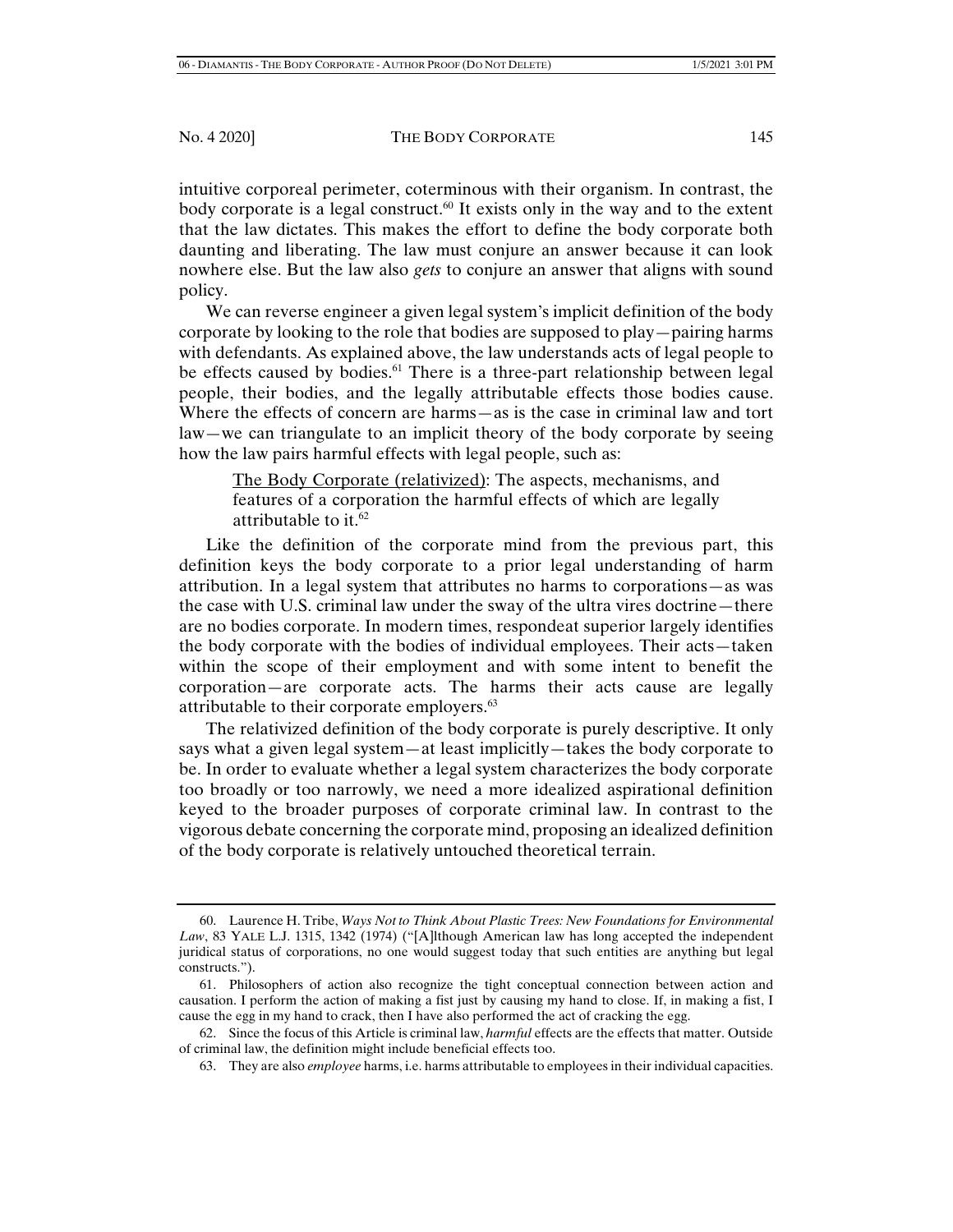In coming to an aspirational definition, it is helpful to return to first principles. Corporate criminal law aims to dole out punishment to those who culpably cause harm and to prevent those harms from recurring. A broad vision of the body corporate would best allow the criminal law to achieve those goals. By expanding the range of harms that count as corporate harms, a broad definition would allow the law to consider more possible points of corporate social control. An overly narrow theory of the body corporate would fail to recognize from the start which harms are properly corporate harms and thereby abort the liability inquiry too early. These considerations motivate the following definition:

The Body Corporate (aspirational): The aspects, mechanisms, and features of a corporation that cause harm.

By adopting a capacious understanding of criminal defendants' capacity to produce harmful effects—and hence a capacious understanding of their bodies criminal law can maximize its ability to punish harms that deserve punishment and deter harms that can be deterred. The aspirational definition of the body corporate provides a benchmark by which to assess relativized definitions of the body corporate implicit in law.

A few observations about the aspirational definition of the body corporate are in order. Readers may have noticed that the aspirational definition characterizes the body corporate in terms of causation rather than action. This may seem puzzling since I originally introduced the body corporate in terms of corporate acts. The substitution is innocuous. An alternative definition would identify the body corporate with those features, aspects, and mechanisms through which corporations act harmfully. But a harmful act is just one that causes harm. Acting harmfully and causing harm are criminal law equivalents. The advantage of phrasing the aspirational definition in terms of causation rather than action is that the former uses the more familiar concept of corporate causation rather than the more obscure, philosophical notion of collective action.<sup>64</sup>

The aspirational definition is intentionally very broad. Some may worry that it would lead to a dramatic and unjustified expansion of corporate criminal liability. It must be remembered, though, that the body corporate is only one-half of the criminal justice inquiry. Causing harm alone is generally not sufficient for liability. A culpable mental state must accompany the harmful act. The body corporate only helps the law identify when a corporation satisfies the actus reus. The impact of the aspirational definition, were it carried into law, would be significantly tempered by the culpability requirement. Even under the

 <sup>64.</sup> Strictly speaking, the definition is circular since I aim to characterize corporate acts in terms of the body corporate and the body corporate in terms of corporate causation, which, as I have said, is tied to corporate action. Breaking that definitional circle will require more detailed work that goes beyond the modest theoretical ambitions of this Article. I have begun to make some steps in that direction. *See generally* Mihailis E. Diamantis, *Algorithms Acting Badly: A Solution from Corporate Law*, 89 GEO. WASH. L. REV. (forthcoming 2020).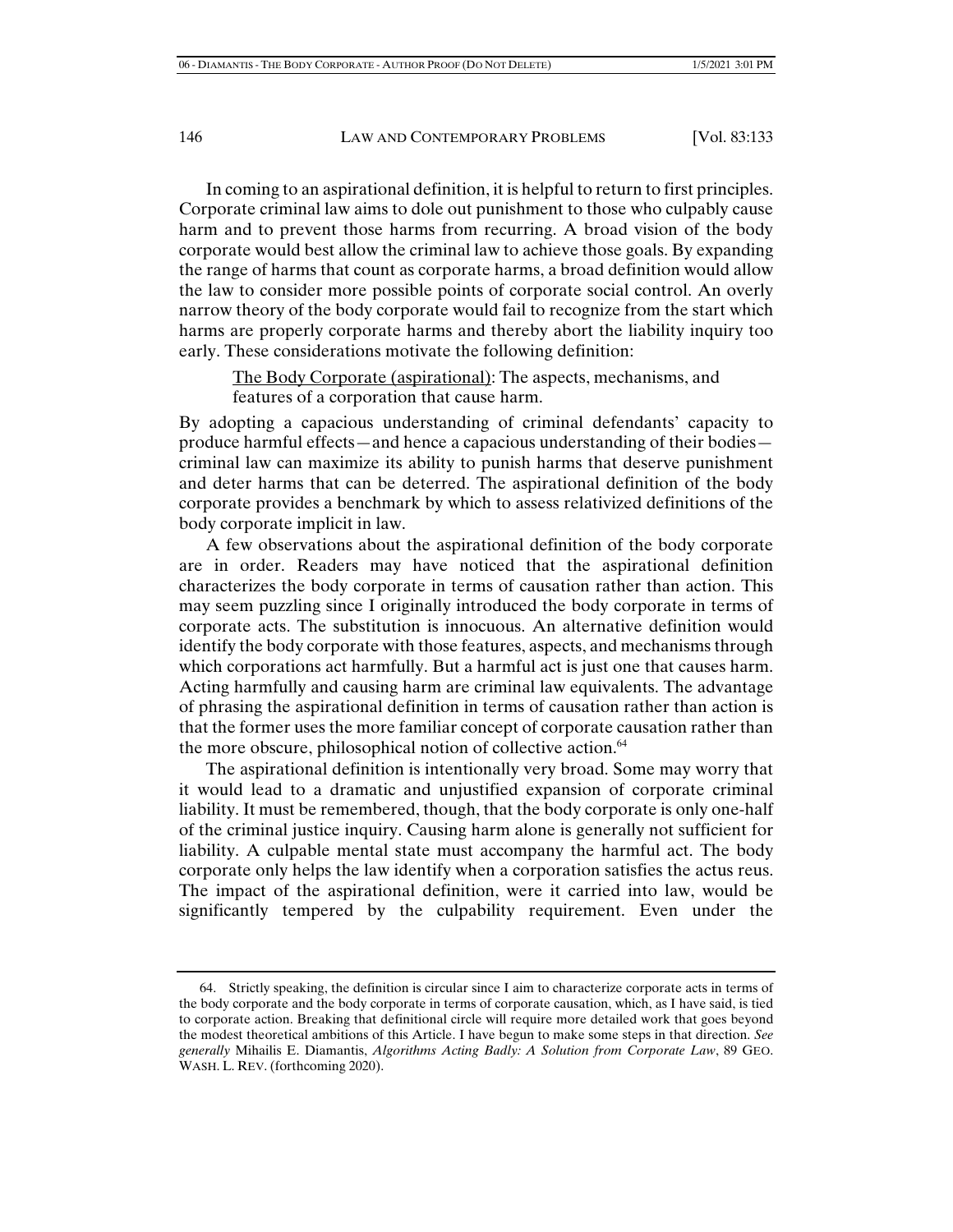aspirational definition, no corporation would be held to account for any harm to which it did not bear a culpable relation.

The response in the previous paragraph may now raise the opposite worry: Does the aspirational definition go far enough? After all, if the definition seeks to be expansive, it could go further. My proposed definition imposes a causation constraint—only those mechanisms, aspects, or features of corporations that *cause* harm qualify as part of the body corporate. By removing the causation constraint, even more harms could be attributable to corporations.

That more expansive approach would be unappealing for several reasons. First, it would generate a vision of the body corporate as omnipresent. While there may be some capitalists who would find this deific vision of the body corporate comforting, it is deeply counter-intuitive. Second, forcing the liability inquiry to consider a defendant's culpability when causation is absent is wasteful. A defendant who in no way causally contributed to a harm will have had no culpable hand in it and no way of preventing it in the future. Finally, without a causation constraint, the body corporate could no longer help the criminal law pair harms with potential corporate defendants. If one corporation is an omnipresent source of all harm under the operative definition of the body corporate, then all corporations are. This would mean that all harms would become attributable to all corporations. Causation helps narrow the criminal justice inquiry to a set of potential defendants.

The aspirational definition refers vaguely to harms that corporations cause. Clearly not all harms are relevant. Some harms are too minor to concern the criminal law, for example, the aesthetic harm of a poorly designed logo. Others may be outweighed by concurrent social benefits, for example, the harm to a competitor's market share brought about by a superior product. Others still may simply be beyond the legitimate interests of the criminal law, for example, harm to some interest groups from effective corporate speech. Rather than attempt the heroic task of characterizing the harms at issue, the conservative route I prefer is to use "harm" to refer to the sorts of harms with which criminal law currently concerns itself, that is, those harms which, if they are culpably caused, potentially subject a person to criminal sanction. Readers who find the scope of present-day criminal law's concern unappealing should substitute their preferred definition of legally relevant harm.

## IV

#### PUTTING THE BODY CORPORATE TO WORK: RESPONDEAT INFERIOR

This Part showcases some of the work that conceptualizing the body corporate can do. It gives new critical perspectives on issues at the heart of corporate criminal law. By bringing the lens of the body corporate to bear, we can better see overlooked features of what works, what does not, and why.

Respondeat superior is the central doctrine and chief embarrassment of corporate criminal law. No scholar to my knowledge embraces it without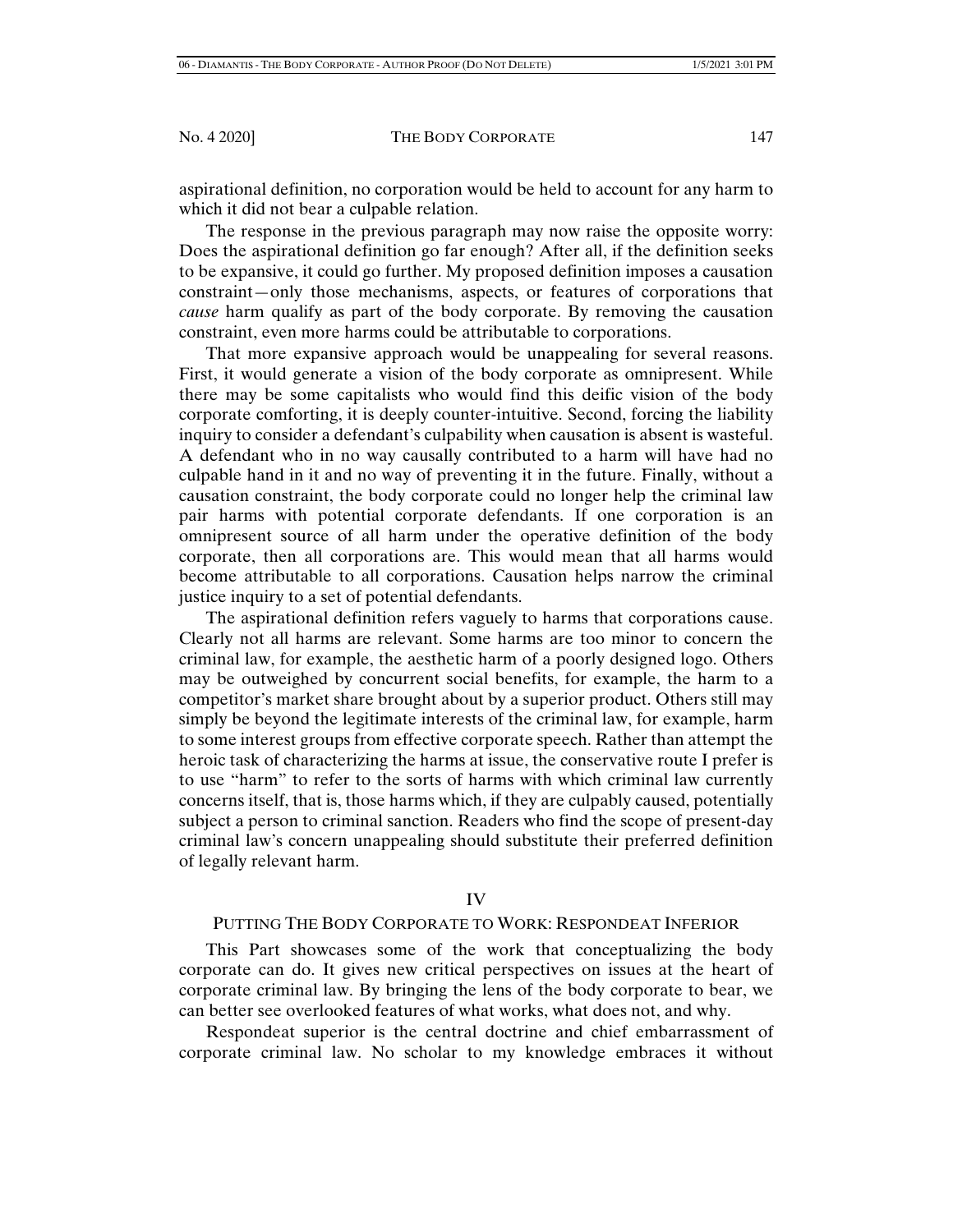reservation, regardless of whether he or she otherwise supports<sup>65</sup> or opposes<sup>66</sup> corporate criminal liability. Roughly speaking, the doctrine states that corporations think what their individual employees think and they do what their individual employees do. It stands as a mockery of every purpose of corporate criminal law: retributive,  $67$  deterrent,  $68$  and rehabilitative.  $69$  It defies common sense, or, at least, what psychologists know about the ordinary understanding of corporate responsibility.<sup>70</sup> Its implicit metaphysics would puzzle any social ontologist.<sup>71</sup> Its policy implications would make even an economist blush.<sup>72</sup>

It should come as no surprise that respondeat superior does a poor job. The doctrine was not developed for criminal law. Nor even for corporate law. The doctrine has its origins in Seventeenth Century common law of agency, more than a hundred years before the first true corporation was born. Later pressed with the need for a mechanism to hold corporations liable, Congress and the courts uncritically borrowed the doctrine from agency law to civil corporate law, and then from there to criminal corporate law. They did this despite the fundamentally different goals of the different legal regimes.<sup>73</sup>

Respondeat superior's critics in criminal law are right to be discontent, but not always for the right reasons. Most commentators say the doctrine is overinclusive.74 Surely, the argument goes, it cannot be that *every* employee, at

 67. *See id.* at 1329 (arguing that "[corporate criminal liability] should be explicitly overruled" because it attributes moral responsibility where there is none).

 68. Jennifer H. Arlen & William J. Carney, *Vicarious Liability for Fraud on Securities Markets: Theory and Evidence*, 1992 U. ILL. L. REV. 691, 734 (1992) ("This use of enterprise liability cannot be defended on the ground that it promotes optimal deterrence; in fact, enterprise liability appears more likely to shelter individual wrongdoers from liability than to deter them.").

 69. *See* Mihailis E. Diamantis, *Clockwork Corporations: A Character Theory of Corporate Punishment*, 103 IOWA L. REV. 507, 545 (2018) ("[Suppose] a rogue employee commits a crime—which would be attributable to the corporation via respondeat superior—and is immediately fired. The corporation who fires the rogue employee may thereby have eliminated the chance that the criminal conduct could recur. If the corporation is in no need of reform, there is no need for character-directed punishment.").

 70. *See*, *e.g.*, Scott T. Allison & David M. Messick, *The Group Attribution Error*, 21 J. EXPERIMENTAL SOC. PSYCHOL. 563, 564 (1985) (discussing findings of error in "people's tendency to infer the attitudes of an entire social group strictly on the basis of one group member's behavior").

 71. *See*, *e.g.*, Leo Townsend, *Social Ontology: Collective Intentionality and Group Agents*, 1 J. SOC. ONTOLOGY 183, 184 (2015) (reviewing Raimo Tuomela, SOCIAL ONTOLOGY: COLLECTIVE INTENTIONALITY AND GROUP AGENTS (2013)) (describing Tuomela's "reticen[ce] to count groups as rational agents in the same sense, or to the same degree, as individual humans").

 72. *See*, *e.g.*, Alan O. Sykes, *The Boundaries of Vicarious Liability: An Economic Analysis of the Scope of Employment Rule and Related Legal Doctrines*, 101 HARV. L. REV. 563, 565–81, 608–09 (1988) (weighing the efficiencies and inefficiencies of vicarious liability in different factual circumstances).

 <sup>65.</sup> *See* Laufer, *supra* note 10, at 678.

 <sup>66.</sup> John Hasnas, *The Centenary of a Mistake: One Hundred Years of Corporate Criminal Liability*, 46 AM. CRIM. L. REV. 1329, 1358 ("By creating *respondeat superior* criminal liability, the Court authorized a form of vicarious collective punishment that is inconsistent with the fundamental principles of a liberal society.").

 <sup>73.</sup> *See generally* Coffee, *supra* note 43.

 <sup>74.</sup> *See infra* notes 87–95 and accompanying text.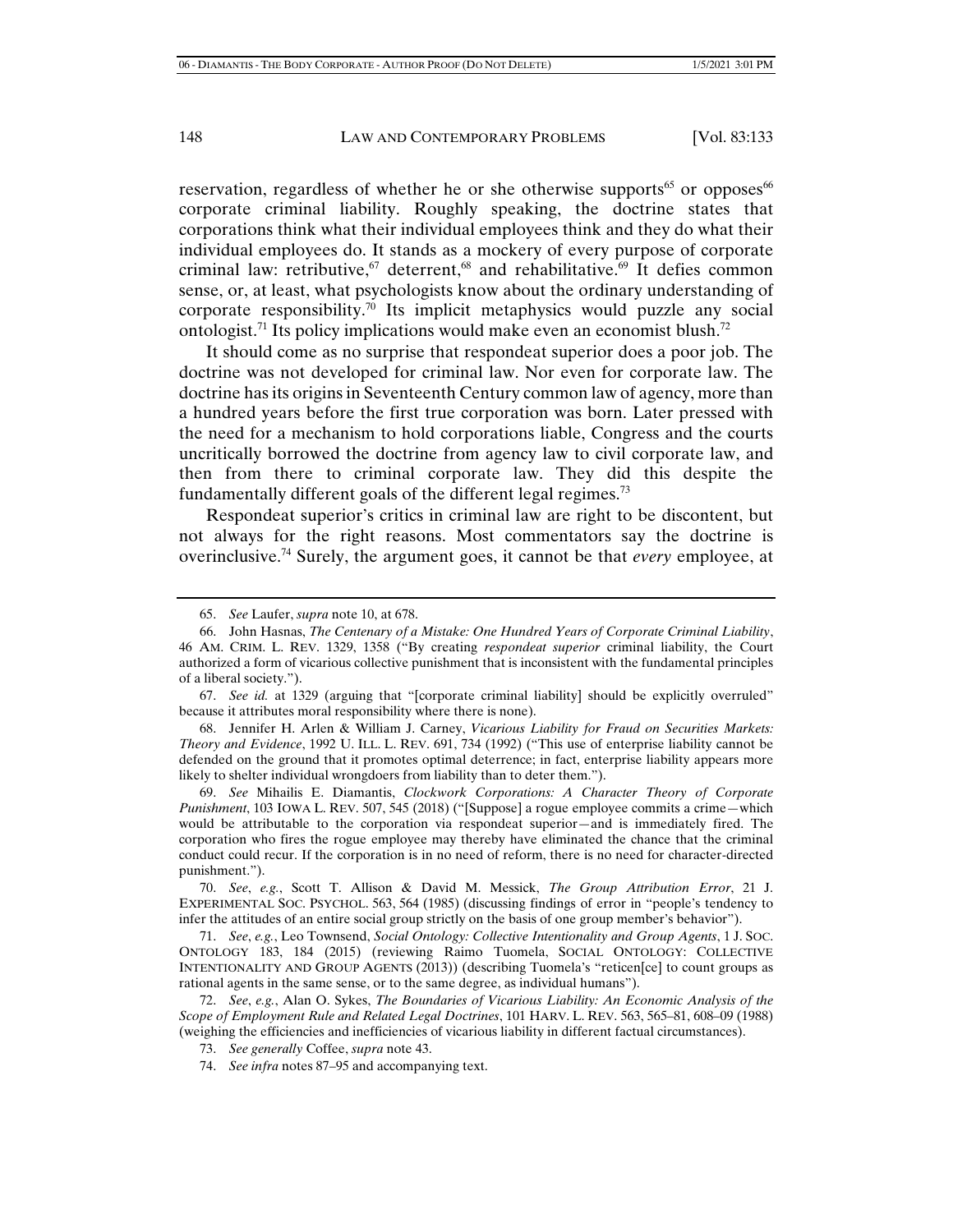least not the lowliest clerk<sup>75</sup> nor the rogue defying orders,<sup>76</sup> is equally identifiable with the corporation as a whole, capable of committing crime on its behalf. However, this familiar criticism, framed in terms of criminal liability, conflates the doctrine's application to the body corporate and to the corporate mind. Distinguishing the two allows for a more nuanced stance. As argued below, however right critics may be about respondeat superior's overbreadth as a doctrine for the corporate mind, it is unequivocally *underinclusive* when it comes to the body corporate.

# A. The Standard View: Respondeat Superior is Overbroad

Identifying corporations with their employees for criminal law purposes—as respondeat superior does—may make some initial conceptual sense. The whole point of corporations is that they can do things—install electric grids, purchase properties, manufacture toothpaste, etc. Since corporations cannot act on their own, anything they do, the thought goes, they must do through their employees.<sup>77</sup>

According to the standard critique, however, respondeat superior is too broad. When respondeat superior identifies corporations with their employees, it means *all* employees, from the C-suite down to the most recently hired summer recruit, and regardless of role—executive, managerial, technical, custodial, etc.<sup>78</sup> Arguably, though, not all employees equally embody their corporate employers. This is why the American Law Institute (ALI) endorses a more restrictive "control group" approach<sup>79</sup> that only attributes to corporations conduct that involves "high managerial agents."80 The control group approach is supposed to make more sense metaphysically by limiting corporate accountability to "those agents possessing sufficient power and responsibility within the firm that they represent 'alter egos' to the corporation."81 It is also supposed to make better economic sense. Trying to induce corporations to monitor every employee all of

 <sup>75.</sup> Elizabeth K. Ainslie, *Indicting Corporations Revisited: Lessons of the Arthur Andersen Prosecution*, 43 AM. CRIM. L. REV. 107, 110 (2006) (criticizing jury instructions that allow conviction "regardless of whether the agent in question was a low-level employee or a high-level officer").

 <sup>76.</sup> George R. Skupski, *The Senior Management Mens Rea: Another Stab at a Workable Integration of Organizational Culpability into Corporate Criminal Liability*, 62 CASE W. RES. L. REV. 263, 273 (2011) ("[R]espondeat-superior-based liability likely creates contrary control incentives due to its creation of constructive strict liability. This effect is best exemplified in cases where a rogue agent acts contrary to corporate policies and well-intentioned efforts to control the subordinate's conduct.").

 <sup>77.</sup> *See* The Holder Memo on Prosecuting Corporations, *supra* note 41, at 141.

 <sup>78.</sup> Standard Oil Co. of Tex. v. United States, 307 F.2d 120, 127 (5th Cir. 1962) ("[T]he corporation may be criminally bound by the acts of subordinate, even menial, employees.").

 <sup>79.</sup> It has also been called the "inner circle test." Gerhard O.W. Mueller, *Mens Rea and the Corporation: A Study of the Model Penal Code Position on Corporate Criminal Liability*, 19 U. PITT. L. REV. 21, 44 (1957).

 <sup>80.</sup> *See* MODEL PENAL CODE § 2.07(1)(c) (AM. L. INST. 2020) (requiring, as a condition of attribution to a corporation, that "the commission of the offense [be] authorized, requested, commanded, performed or recklessly tolerated by the board of directors or by a high managerial agent acting in behalf of the corporation within the scope of his office or employment").

 <sup>81.</sup> Coffee, *supra* note 43, at 230 n.135.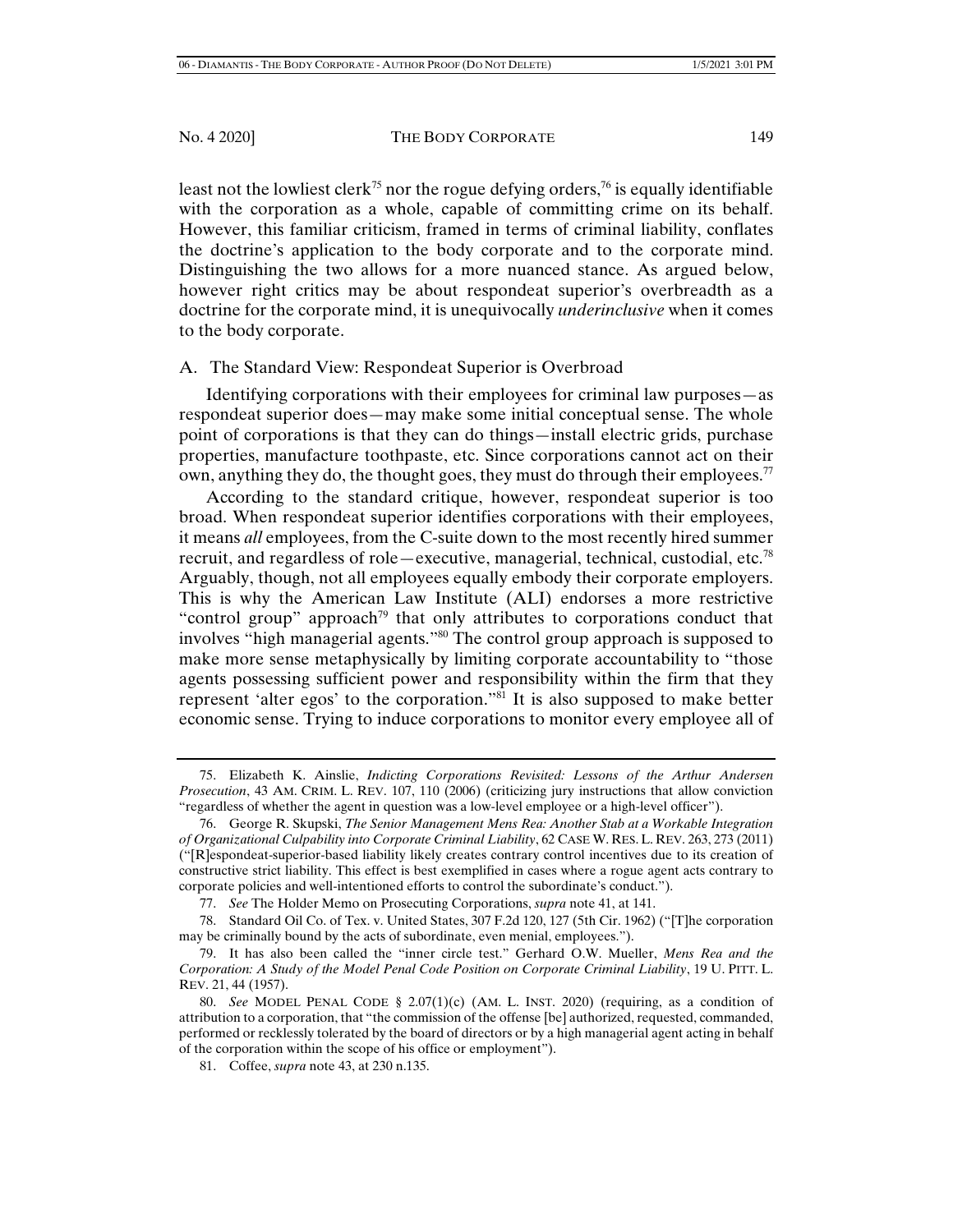the time would be a wasteful and futile project.<sup>82</sup> The control group approach sets a more modest, achievable goal. Though some states have adopted the ALI's approach,<sup>83</sup> most jurisdictions, including all federal courts, have stuck with respondeat superior.84

Judicial refinement of respondeat during the Twentieth Century has only exacerbated critics' concerns. Courts have weakened the doctrine's scope-ofemployment and intent-to-benefit limitations to near inconsequentiality. An employee now works "within the scope of [her] employment" even if she acts against direct orders, violates corporate policy, and subverts compliance efforts.<sup>85</sup> She "intends to benefit" her corporate employer even if her intent was "befuddled," subsidiary, and in fact harmed the corporation. $86$ 

In light of such developments, "there is virtually unanimous agreement: corporate criminal liability [under respondeat superior] is extremely broad."87 Though there are some notable exceptions,<sup>88</sup> comments like the following predominate:

• "Respondeat superior is an overbroad doctrine in the criminal context . .  $\cdot$ .  $^{,89}$ 

 83. Kathleen F. Brickey, *Rethinking Corporate Liability Under the Model Penal Code*, 19 RUTGERS L.J. 593, 630 (1988) ("[T]wenty-one states . . . have adopted a [control group test] analog.").

 84. Even those who have engaged philosophically with the metaphysical status of the corporation have tended to make an uncritical analytical jump from arguments establishing the management layer's culpability to the culpability of entire organizations. *See* Matthew Caulfield & William S. Laufer, *Corporate Moral Agency at the Convenience of Ethics and Law*, 17 GEO. J.L. & PUB. POL'Y 953, 970–71 (2019) ("Accounts of corporate moral agency often focus on the management of corporations to establish moral agency. It is not clear . . . why these arguments result in identifying the corporation wholly as a moral agent, rather than its management team. Without a more expansive notion of agency, several of the most prominent accounts fail to establish why the entire organization is accountable as a group rather than merely the relevant management layer—Executive Board, middle management, what have you.").

 85. *See generally* United States v. Hilton Hotels Corp., 467 F.2d 1000, 1007 (9th Cir. 1972) ("[W]e conclude that as a general rule a corporation is liable under the Sherman Act for the acts of its agents in the scope of their employment, even though contrary to general corporate policy and express instructions to the agent.").

86. United States v. Sun-Diamond Growers of Cal., 138 F.3d 961, 970 (D.C. Cir. 1998).

 87. Preet Bharara, *Corporations Cry Uncle and Their Employees Cry Foul: Rethinking Prosecutorial Pressure on Corporate Defendants*, 44 AM. CRIM. L. REV. 53, 59 (2007).

 88. *See*, *e.g.*, Sara Sun Beale, *Is Corporate Criminal Liability Unique?*, 44 AM. CRIM. L. REV. 1503, 1505 (2007) ("It is also true that liability can be imposed on corporations for the actions of corporate employees, even in the absence of specific proof of corporate fault. This is not unique."); Erin L. Sheley, *Tort Answers to the Problem of Corporate Criminal Mens Rea*, 97 N.C.L. REV. 773, 777 (2019) ("I identify a significant area in which criminal respondeat superior . . . is under inclusive. Specifically, the current requirement than an employee must intend to benefit the corporation has the effect of shielding even reckless or knowing corporate employers from liability in the very worst criminal cases: those of physical and sexual violence by employees committed in connection with their employment.").

89. Samuel W. Buell, *Criminal Procedure Within the Firm*, 59 STAN. L. REV. 1613, 1663 (2007).

 <sup>82.</sup> Jennifer Moore, *Corporate Culpability Under the Federal Sentencing Guidelines*, 34 ARIZ. L. REV. 743, 764 (1992) ("The drafters of the Code appear to have believed that a corporation should not be judged culpable for the mere act of a 'rogue employee,' and attempted to correct the overinclusiveness of the doctrine of respondeat superior by providing a genuine theory of corporate entity culpability.").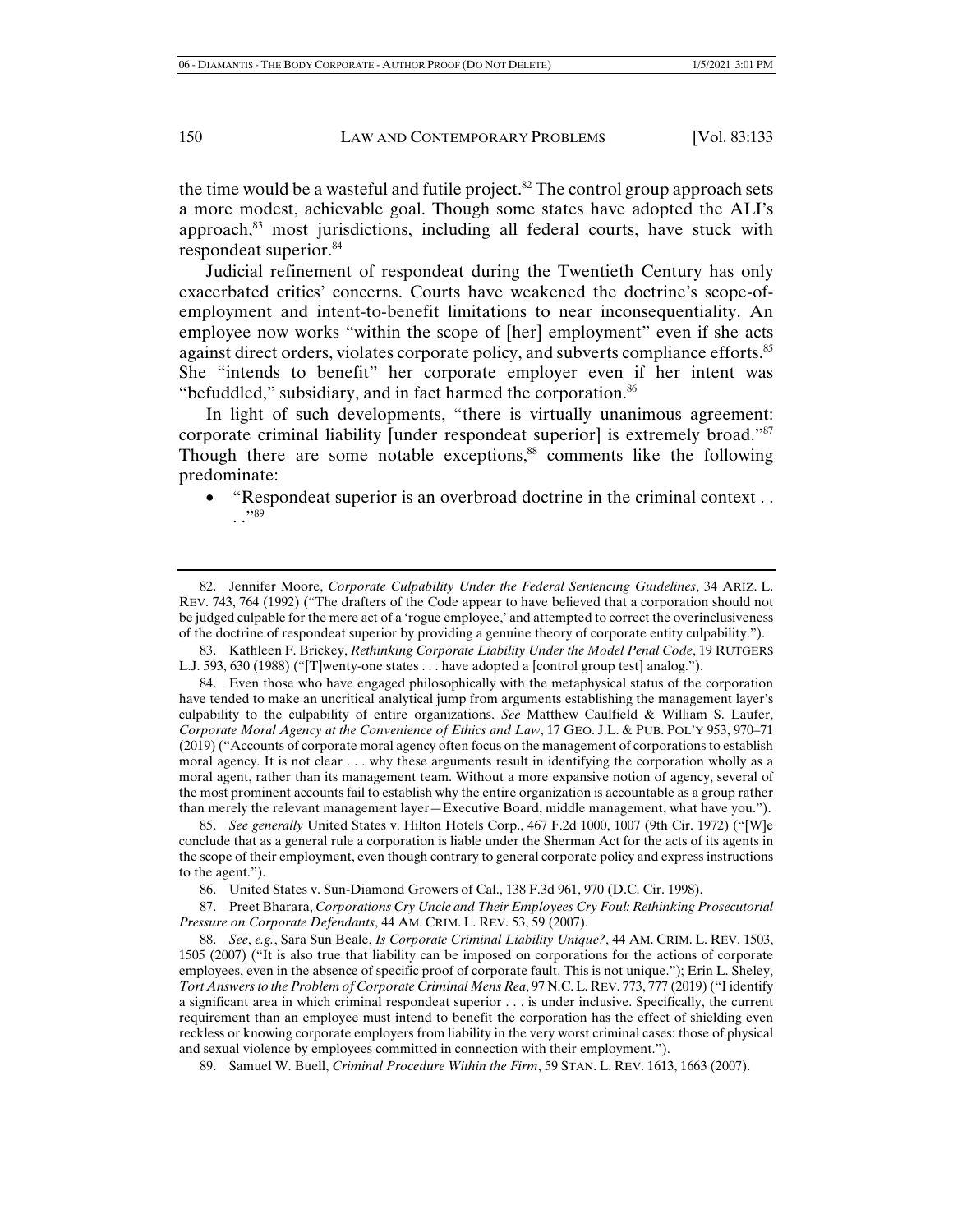- "[Respondeat superior] create[s] an enormous risk of making corporations vulnerable to overinclusive criminal penalties."90
- "In the area of corporate crime, companies . . . have no choice given the overbreadth of the respondeat superior standard of liability."91
- "[V]icarious corporate guilt [under respondeat superior] is extraordinarily broad."92

An overbroad doctrine of corporate liability is bad for criminal justice. It unfairly punishes corporations (and by extension all of their stakeholders).<sup>93</sup> It overdeters by incentivizing wasteful levels of compliance.<sup>94</sup> It distorts the criminal justice process by super-charging prosecutorial power.<sup>95</sup>

B. The Better View: As to The Body Corporate, Too Narrow

Before taking corrective measures to pare back respondeat superior, we should be confident that the doctrine actually is overbroad. Otherwise, we may end up failing to hold corporations accountable when it would suit criminal justice goals to do so.

The standard view on respondeat superior is imprecise. It fails to appreciate that respondeat superior actually encompasses two doctrines—one for the body corporate (identifying corporate acts with employee acts) and one for the corporate mind (identifying corporate thoughts with employee thoughts). To say that respondeat superior is overbroad implies that, both as to body and as to mind, the doctrine includes too much. Two lines of argument would be needed, where only one is offered.

At least as to the body corporate, the standard view is clearly wrong: respondeat superior is too narrow. The aspirational definition of the body corporate offered in the previous Part would include as parts of the body corporate all aspects, features, and mechanisms of corporations that cause harm. That definition certainly encompasses individual employees. Respondeat superior gets that part right. However, by limiting itself to individual employees, the doctrine overlooks other potent sources of corporate harm. In other work, I have argued that corporate algorithms are one significant source of harm that the

 <sup>90.</sup> Stacey Neumann Vu, *Corporate Criminal Liability: Patchwork Verdicts and the Problem of Locating a Guilty Agent*, 104 COLUM. L. REV. 459, 466 (2004).

 <sup>91.</sup> Julie Rose O'Sullivan, *The Federal Criminal "Code": Return of Overfederalization*, 37 HARV. J.L. & PUB. POL'Y 57, 59 n.18 (2014).

 <sup>92.</sup> Michael A. Simons, *Vicarious Snitching: Crime, Cooperation, and "Good Corporate Citizenship*,*"* 76 ST. JOHN'S L. REV. 979, 983–84 (2002).

 <sup>93.</sup> *See* BARNALI CHOUDHURY & MARTIN PETRIN, CORPORATE DUTIES TO THE PUBLIC 194 (2019) ("Fundamentally, it is impossible to punish a corporation without indirectly affecting its individual stakeholders."); Jill E. Fisch, *Criminalization of Corporate Law: The Impact on Shareholders and Other Constituents*, 2 J. BUS. TECH. L. 91, 93 (2007).

 <sup>94.</sup> *See* Diamantis, *supra* note 22, at 324–35 ("[U]nder a broad definition of corporate knowledge, corporations would likely make wasteful investments in excessive compliance.").

 <sup>95.</sup> O'Sullivan, *supra* note 91, at 62, 67.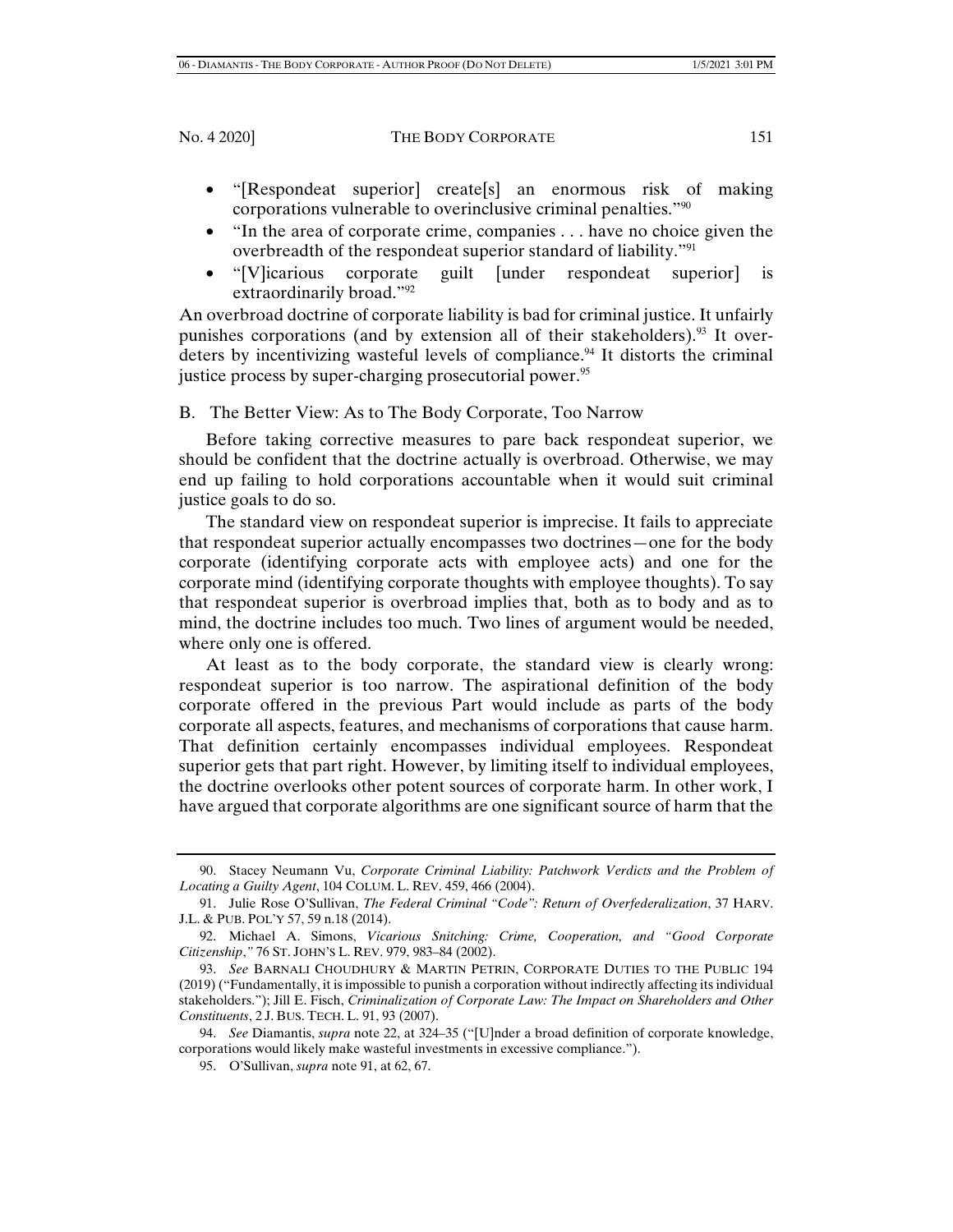law should attribute to corporations.<sup>96</sup> The following Subpart discusses two more: collective action and corporate systems.

If the law does not hold corporations accountable for these sources of harm, it cannot induce responsible precaution. This is because the sources of harm are attributable to no one if not to a corporation. $97$  Employees cannot be convicted for innocent contributions to collective harms.<sup>98</sup> Systems are not cognizable criminal defendants. Yet unlike other harms with no identifiable agential source—like damage from an earthquake—harms that flow out of corporations are preventable and provoke the public's retributive ire. Corporate criminal law must be able to tie such harms to corporations if it is to have any chance of punishing corporations' culpable involvement or incentivizing necessary corporate reform.

#### 1. Collective Employee Conduct

Though respondeat superior includes every employee, it treats them as isolated parts of the body corporate. Assuming the scope and intent requirements are satisfied, each time an employee behaves, so does her corporate employer. In group contexts, the activity is often distributed across multiple group members.<sup>99</sup> Its collective significance can be greater than the contributions of each individual. Groups of employees can engage in harmful conduct without any individual employee doing the same. Conspiracy and complicity can help with cases where there is a coordinating hand or implicit agreement. However, those doctrines have no applicability in common cases where individuals are ignorant of their collective effect.

This is a familiar point to joint action theorists.<sup>100</sup> Some joint actions involve participants each fully performing the action they jointly perform. If two people walk together, they both walk. Other joint actions, however, involve participants

 100. *See generally* MICHAEL E. BRATMAN, SHARED AGENCY: A PLANNING THEORY OF ACTING TOGETHER (2014) (discussing the foundations of sociality).

 <sup>96.</sup> *See* Diamantis, *supra* note 64 (manuscript at 8) ("Corporations develop, run, and maintain the world's most impactful algorithms. In such cases, I claim that algorithmic action is a species of corporate action . . . . Recognizing that corporations act through their algorithms would similarly encourage corporations to exercise responsible control over algorithmic injuries.").

 <sup>97.</sup> In certain circumstances, the collective action of individual employees may be attributable to corporate officers. *See*, *e.g.*, United States v. Dotterweich, 320 U.S. 277, 278, 281, 285 (1943) (convicting the individual officer but acquitting the corporation); United States v. Park, 421 U.S. 658, 660, 676–78 (1975) (holding liable the president of the corporation for violations resulting from food exposed to rodent contamination).

 <sup>98.</sup> The employees in *United States v. Bank of New England*, 821 F.2d 844 (1st Cir. 1987), were all acquitted. The bank was convicted because their innocent acts aggregated to corporate misconduct. *See id.* at 856–59 ("Corporations compartmentalize knowledge, subdividing the elements of specific duties and operations into smaller components. The aggregate of those components constitutes the corporation's knowledge of a particular operation. It is irrelevant whether employees administering one component of an operation know the specific activities of employees administering another aspect . . . .").

 <sup>99.</sup> Vu, *supra* note 44, at 471 ("The deeds of any number of employees . . . can collectively embody the actus reus for a single corporate crime.").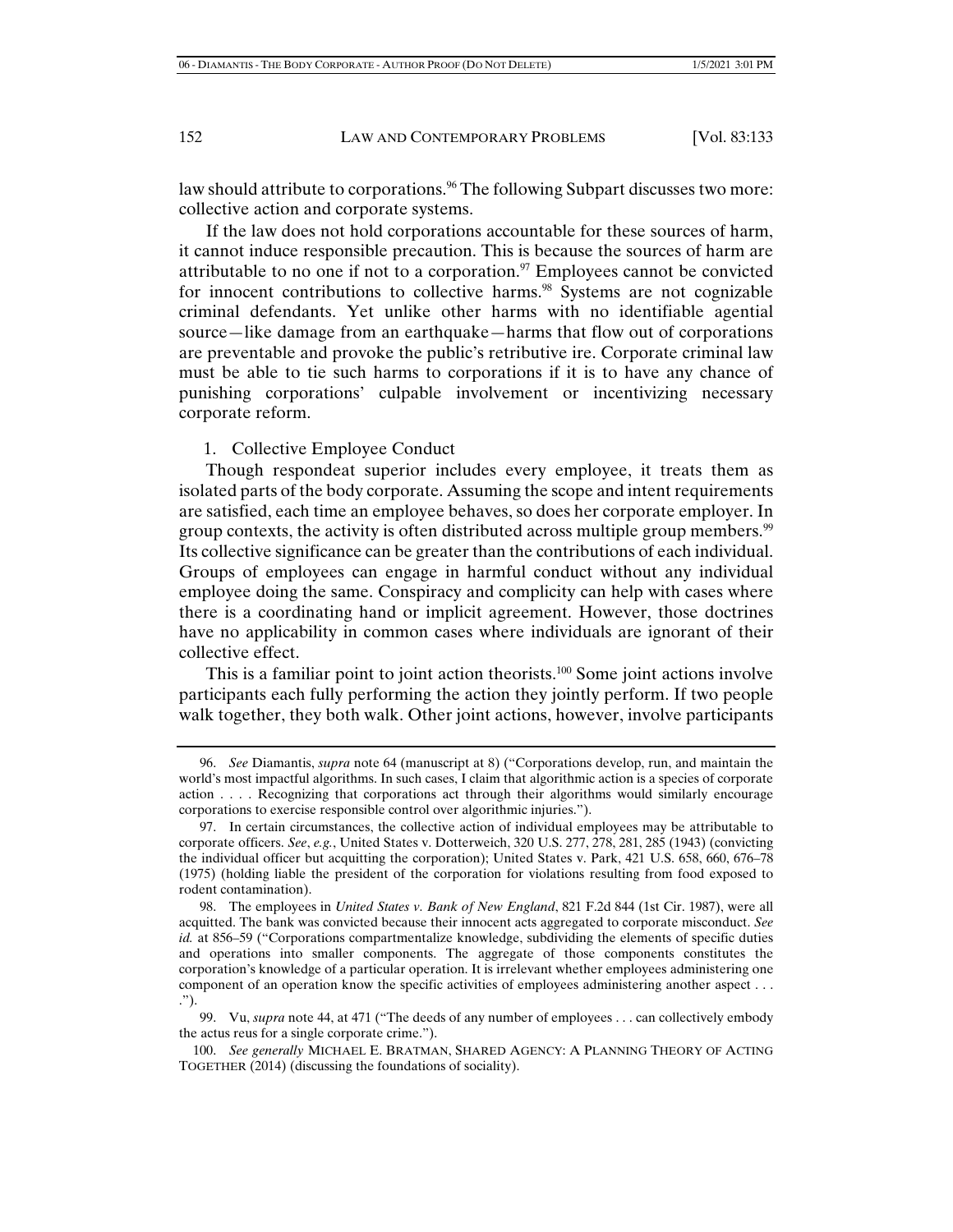each making an incomplete contribution. If four people lift a heavy cart, they lift it together; none does it individually. If two people bake a cake, one person cracks the eggs, the other beats them; neither standing alone makes a cake. Such effects can also happen unintentionally, as when we all cause a traffic jam by leaving when the workday ends; none of us intends to cause a traffic jam. Indeed, we probably all prefer for traffic to flow freely. To see the joint action for what it is, one has to aggregate the individual contributions.

A similar sort of problem (and more familiar to corporate lawyers) arises for the corporate mind. For example, knowledge can be distributed across multiple employees, each knowing some relevant facts but none knowing them all. One employee may know that certain transactions must be reported to authorities. Another may know that such a transaction has occurred. And yet, neither may know that a report is owed.<sup>101</sup> Under a strict respondeat superior approach to the corporate mind, the corporation also would be ignorant of the required report. This is because respondeat superior only lifts mental states from individual employees for attribution to employers. The doctrine thereby gives corporations a way to immunize themselves from liability for certain crimes. They only have to keep information dispersed and prevent any individual employee from knowing too much. To close this liability loophole, a minority of jurisdictions<sup>102</sup> supplement respondeat superior with a mental state aggregation principle: the collective knowledge doctrine.<sup>103</sup> In these jurisdictions, corporations know each separate fact known by each employee (what the reporting threshold is and that the threshold has been surpassed) *and know all the facts together* (that a report must be filed). $104$ 

Respondeat superior includes no equivalent aggregation principle for corporate action. This is a product of the fact that respondeat superior, as applied by criminal courts, only attributes employees' misconduct to corporations. If no employee acts wrongfully—perhaps because each only does some small part of a wrongful act—no employee forms part of the criminal law's understanding of the body corporate.105

 <sup>101.</sup> *See, e.g.*, *Bank of New England*, 821 F.2d at 847–48 (affirming a corporate defendant's convictions for failure to file currency transaction reports according to timing requirements under the Currency Transaction Reporting Act).

 <sup>102.</sup> *See* Bharara, *supra* note 87, at 64 ("The collective knowledge doctrine has also received significant attention in the literature, much of it negative.").

 <sup>103.</sup> *See Bank of New England*, 821 F.2d at 856 (discussing the collective knowledge doctrine).

 <sup>104.</sup> Actually, even aggregation is not enough; the court must also allow attribution of logical inferences from the aggregate knowledge. *See generally* Diamantis, *supra* note 8 (discussing a new approach that would allow factfinders to attribute mental states to corporations as they do to natural people).

 <sup>105.</sup> The leading case on aggregating innocent employee contributions to criminal conduct is *Bank of New England*. That case focused on aggregating employee mental states rather than acts. The act element of the statute at issue was an omission—failing to file a report. Aggregation is a non-issue for omission crimes. *Bank of New England*, 821 F.2d at 847 ("The Act imposes felony liability when a bank willfully fails to file such reports . . . .").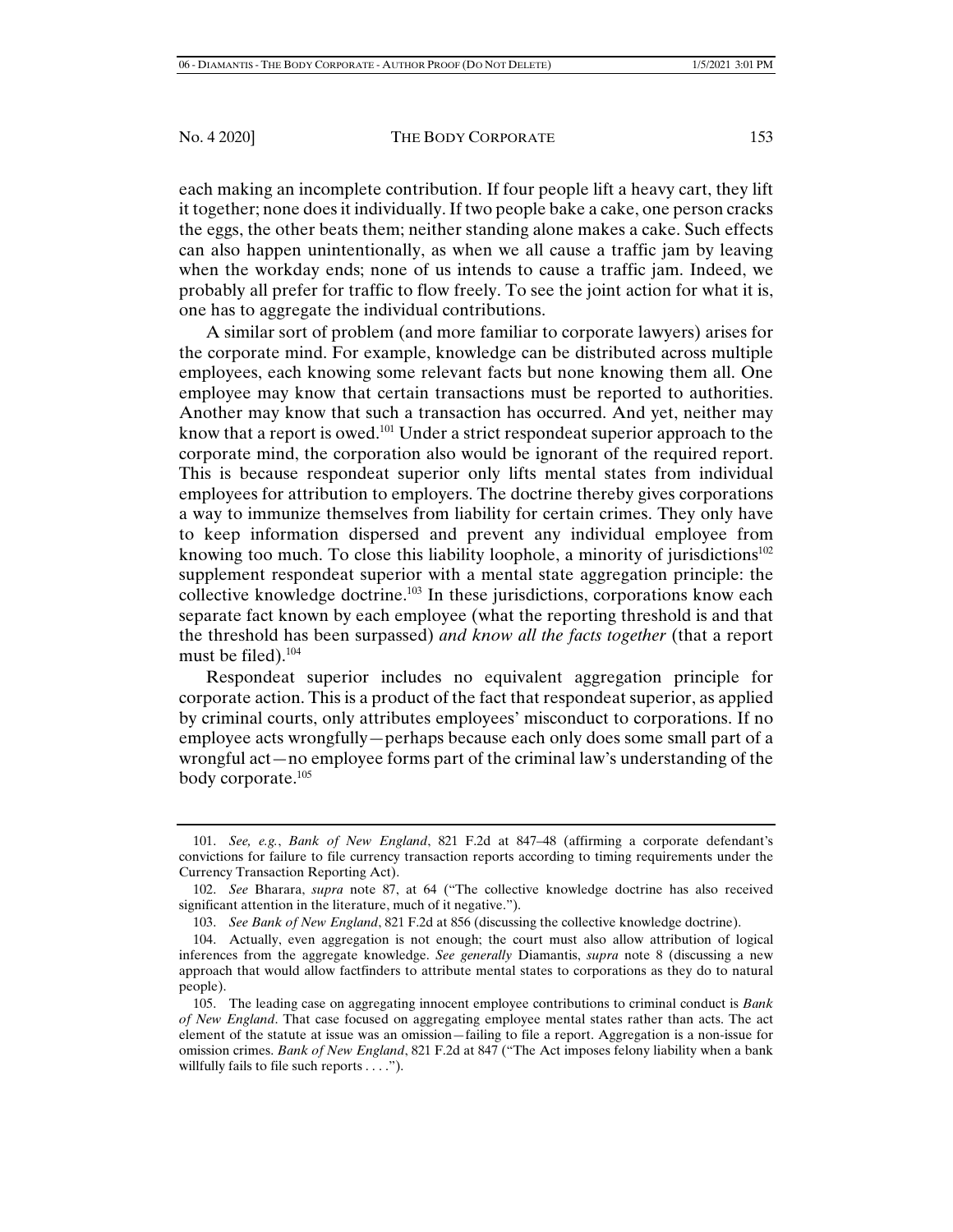This is counterintuitive and a clear shortfall from the aspirational definition of the body corporate. For natural people, it would be as if the criminal law treated the operation of each body part separately—a hand could close each finger individually, but not make a fist. For corporate people, it leads to similar absurdities. If a single employee performs all the behavior constituting a harmful act, then the corporation, acting through her, did too. However, if different employees each perform discrete parts of the same act causing the same harm, they do not act as parts of the criminal law's conception of the body corporate.106 Just as with culpable knowledge in the absence of a knowledge aggregation principle, respondeat superior's approach to corporate action sets up a liability loophole.

Consider, for example, a case where several agents of a corporation, without any coordination between them, make separate, relatively small payments to a foreign official to secure progress on some business enterprise. While the Foreign Corrupt Practices Act prohibits bribes of foreign officials, it does not apply to "facilitating . . . payment[s]," which are made "to expedite or to secure the performance of a routine governmental action."107 While the line between facilitating payments and bribes is notoriously hard to draw,<sup>108</sup> the size of the payment can play an important role.109 Under the strict terms of respondeat superior, the corporation in the example only ever made innocent facilitating payments—that, after all, is all that each individual employee did. Consider, though, that the payments taken together could have the sort of corrupting influence that anti-bribery laws are supposed to target. The law has a selfinflicted blind spot.

The aspirational definition of the body corporate offers a better approach. It would do for individual employee action what the collective knowledge doctrine does for individual employee knowledge: aggregate and attribute. Employees acting together are no less parts of a corporation than employees acting separately because they can cause harm while acting together just as often as, and even more than, they can while acting individually. By aggregating the facilitation

 <sup>106.</sup> I am assuming there are no further acts manifesting agreement or encouragement between the employees.

 <sup>107. 15</sup> U.S.C. § 78dd–2(b) (2018).

 <sup>108.</sup> *See generally* Charles B. Weinograd, *Clarifying Grease: Mitigating the Threat of Overdeterrence by Defining the Scope of the Routine Governmental Action Exception*, 50 VA. J. INT'L L. 509 (2010) (discussing the vague nature of the routine governmental action exception); U.S. DEP'T OF JUSTICE, CRIM. DIV. & U.S. SEC. & EXCH. COMM'N, ENF'T DIV., A RESOURCE GUIDE TO THE U.S. FOREIGN CORRUPT PRACTICES ACT 25 (2012) ("Whether a payment falls within the exception is not dependent on the size of the payment, though size can be telling . . . .").

 <sup>109.</sup> Morgan Chu & Daniel Magraw, *The Deductibility of Questionable Foreign Payments*, 87 YALE L.J. 1091, 1119–20 (1978) ("Nondeductible bribes and deductible extortion payments might also be distinguished by their size. The size of Octopus's \$100,000 payment to the agent suggests that it was not made to obtain a service or result that would ordinarily be forthcoming from the government. By contrast, the size of the \$200 payment to the harbormaster suggests that it was nothing more than a 'grease payment' to facilitate that which should ordinarily be forthcoming to the payor.").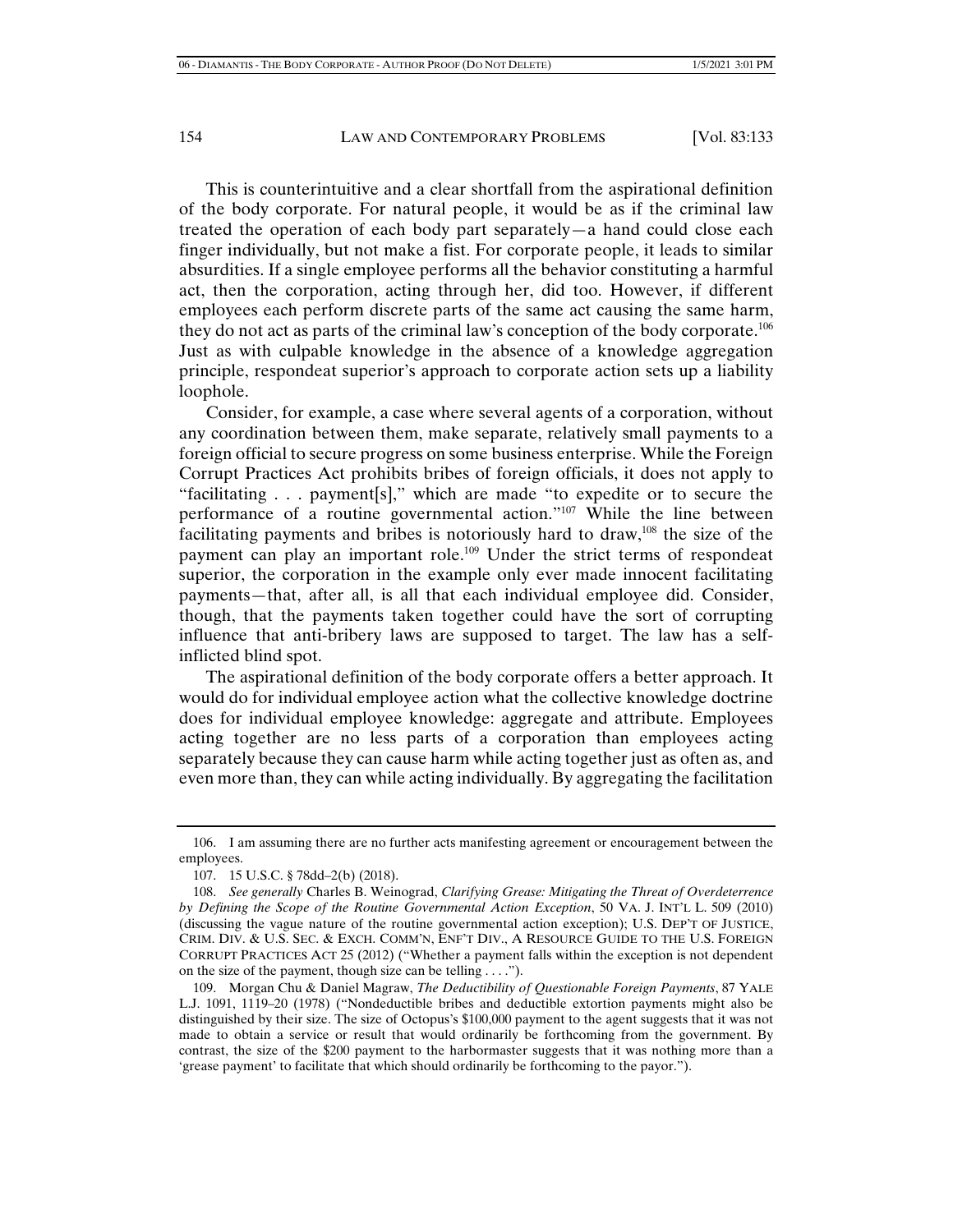payments in the previous example, the true and potentially corrupt relationship between the corporation and the foreign official may come into focus. The aspirational approach to the body corporate would recognize this by identifying all employees as simultaneous parts of the body corporate. On this account, corporations act through them, doing all they do, regardless of whether the acts are simultaneous or sequential, performed by just one employee or dispersed across many.

# 2. Corporate Systems

Organizational scientists have long recognized that corporate-level systems can be just as important as employees in shaping what corporations  $do^{10}$ . "Organizations are systems  $\dots$  not just aggregations of individuals."<sup>111</sup> Corporate ethos or culture has a significant influence on how a corporation impacts the world around it.<sup>112</sup> Corporate culture is premised on shared understandings, practices, and histories that bring some features of the environment to social salience.113 A corporation, for example, may have an ethical culture characterized by a shared practical orientation toward honesty and integrity as overriding concerns. Alternatively, honesty and integrity may recede into the background if personal performance metrics become the salient social currency. Business ethicists and corporate scholars have had an enduring interest in how corporate culture shapes employee behavior and how to change corporate culture to make it a positive influence.114 "Corporate crime can be produced by an organization's structure, its culture, its unquestioned assumptions, or its very modus operandi."115 Underwriters who use sophisticated analysis to price corporate

 <sup>110.</sup> I have previously argued that such structures and systems may even be what corporations essentially are. *See generally* Mihailis E. Diamantis, *Corporate Essence and Identity in Criminal Law*, 154 J. BUS. ETHICS 955 (2019) (developing a theory of corporate personal identity); Mihailis E. Diamantis*, Successor Identity*, 36 YALE J. ON REG. 1 (2019) (offering an approach to successor liability premised on corporate personal identity).

 <sup>111.</sup> Brent Fisse & John Braithwaite, *The Allocation of Responsibility for Corporate Crime: Individualism, Collectivism and Accountability*, 11 SYDNEY L. REV. 468, 479 (1988). *See also* Joey P. Cornelissen, S. Alexander Haslam & John M. T. Balmer, *Social Identity, Organizational Identity and Corporate Identity: Towards an Integrated Understanding of Processes, Patternings and Products*, 18 BRIT. J. MGMT. S1, S8 (2007) ("[C]ollective identities (whether social, organizational or corporate) are . . . associated with behavior that is qualitatively different from that associated with lower-order identities . . . .").

 <sup>112.</sup> *See*, *e.g.*, FIONA HAINES, CORPORATE REGULATION: BEYOND 'PUNISH OR PERSUADE' 25 (1997) ("Organizational culture forms the 'touchstone' by which individuals behave and act.").

 <sup>113.</sup> *See generally* EDWIN H. SUTHERLAND, WHITE COLLAR CRIME (1949) (analyzing white collar crime through a detailed investigation of legal violations by various large corporations).

 <sup>114.</sup> *See*, *e.g.*, Bucy, *supra* note 11, at 1099–101 (discussing how corporate ethos can "encourage" certain kinds of employee behavior); Ronald J. Colombo, *Toward a Nexus of Virtue*, 69 WASH. & LEE L. REV. 3, 30, 64 (2012); Moore, *supra* note 82, at 753 (characterizing corporate character in terms of the "goals, rules, policies, and procedures that are features of the corporation as an entity"); Martin L. Needleman & Carolyn Needleman, *Organizational Crime: Two Models of Criminogenesis*, 20 SOC. Q. 517 (1979).

 <sup>115.</sup> Frank Pearce, *Crime and Capitalist Business Corporations*, *in* CRIMES OF PRIVILEGE: READINGS IN WHITE-COLLAR CRIME 35, 35–37 (Neal Shover & John Paul Wright eds., 2001).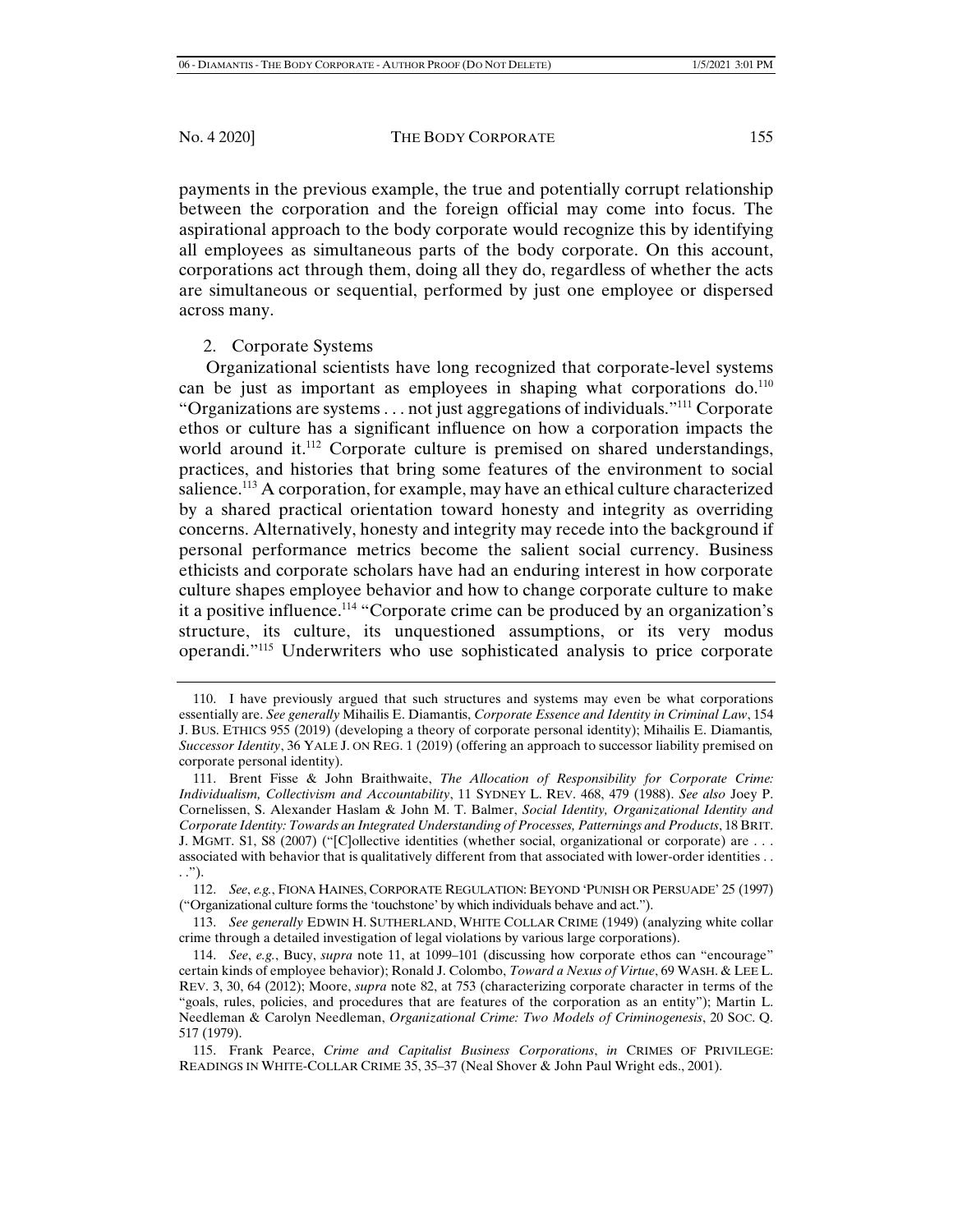insurance maintain that corporate "[c]ulture and character . . . are at least as important as and perhaps more important than other, more readily observable" risk factors.<sup>116</sup>

Corporate policies and procedures also influence the opportunities and incentives employees have to engage in certain forms of behavior. Aggressive quotas and productivity-based compensation metrics can encourage employees—who wish to keep their job and advance in it—to prioritize numbers over more humanistic concerns.117 Organization-level features can also discourage certain forms of behavior, by increasing detection rates and exposing employees who engage in that behavior to penalties.<sup>118</sup> Other systems can operate more directly by enabling or disabling certain courses of conduct—an employee who lacks credentials to access customer accounts cannot misuse them.

In earlier work, I referred to such corporate systems as partially constituting a corporation's "character."119 I discussed the role that character could play in helping the law to calibrate corporate punishment.<sup>120</sup> Here the emphasis is different. Corporate systems should be considered part of the body corporate because they shape what corporations do and whether and how corporations cause harm. While respondeat superior focuses exclusively on employee behavior, corporate systems are sometimes the more potent source of corporate misconduct. Employees adapt to corporate procedures, rules, and culture.<sup>121</sup> This means that otherwise upstanding individuals can find themselves and their workplace shaped by defective corporate systems. From this perspective, individuals can become fungible parts of a corrupt body corporate. In such systems, "[p]ersonnel changes will seldom lead to real changes in the organization's behavior and work processes."122 Corporate systems can take on a life and momentum of their own, shaping all levels of the corporate hierarchy.<sup>123</sup>

 <sup>116.</sup> Tom Baker & Sean J. Griffith, *Predicting Corporate Governance Risk: Evidence from the Directors' & Officers' Liability Insurance Market*, 74 U. CHI. L. REV. 487, 517 (2007).

 <sup>117.</sup> E. Scott Reckard, *Wells Fargo's Pressure-Cooker Sales Culture Comes at a Cost*, L.A. TIMES (Dec. 21, 2013), https://www.latimes.com/business/la-fi-wells-fargo-sale-pressure-20131222-story.html [https://perma.cc/Z9BT-G49P] (discussing how the high-pressure sales environment of Wells Fargo led to large-scale moral and ethical breaches).

 <sup>118.</sup> Cindy R. Alexander & Mark A. Cohen, *The Causes of Corporate Crime: An Economic Perspective*, *in* PROSECUTORS IN THE BOARDROOM 11, 18 (Anthony S. Barkow & Rachel E. Barkow eds., 2011).

 <sup>119.</sup> *See generally* Diamantis, *supra* note 8.

 <sup>120.</sup> *See generally* Diamantis, *supra* note 69.

 <sup>121.</sup> JAMES S. COLEMAN, FOUNDATIONS OF SOCIAL THEORY 427 (1990) ("[Employees] take on the obligations and expectations, the goals and resources, associated with their positions in the way they put on work clothes for their jobs.").

 <sup>122.</sup> Eli Lederman, *Models for Imposing Corporate Criminal Liability: From Adaptation and Imitation Toward Aggregation and the Search for Self-Identity*, 64 BUFF. CRIM. L. REV. 641, 688 (2000).

 <sup>123.</sup> Gilbert Geis, *Corporate and Governmental Deviance: Origins, Patterns, and Reactions*, *in* CORPORATE AND GOVERNMENTAL DEVIANCE: PROBLEMS OF ORGANIZATIONAL BEHAVIOR IN CONTEMPORARY SOCIETY 7 (M. David Ermann & Richard J. Lundman eds., 5th ed. 1996).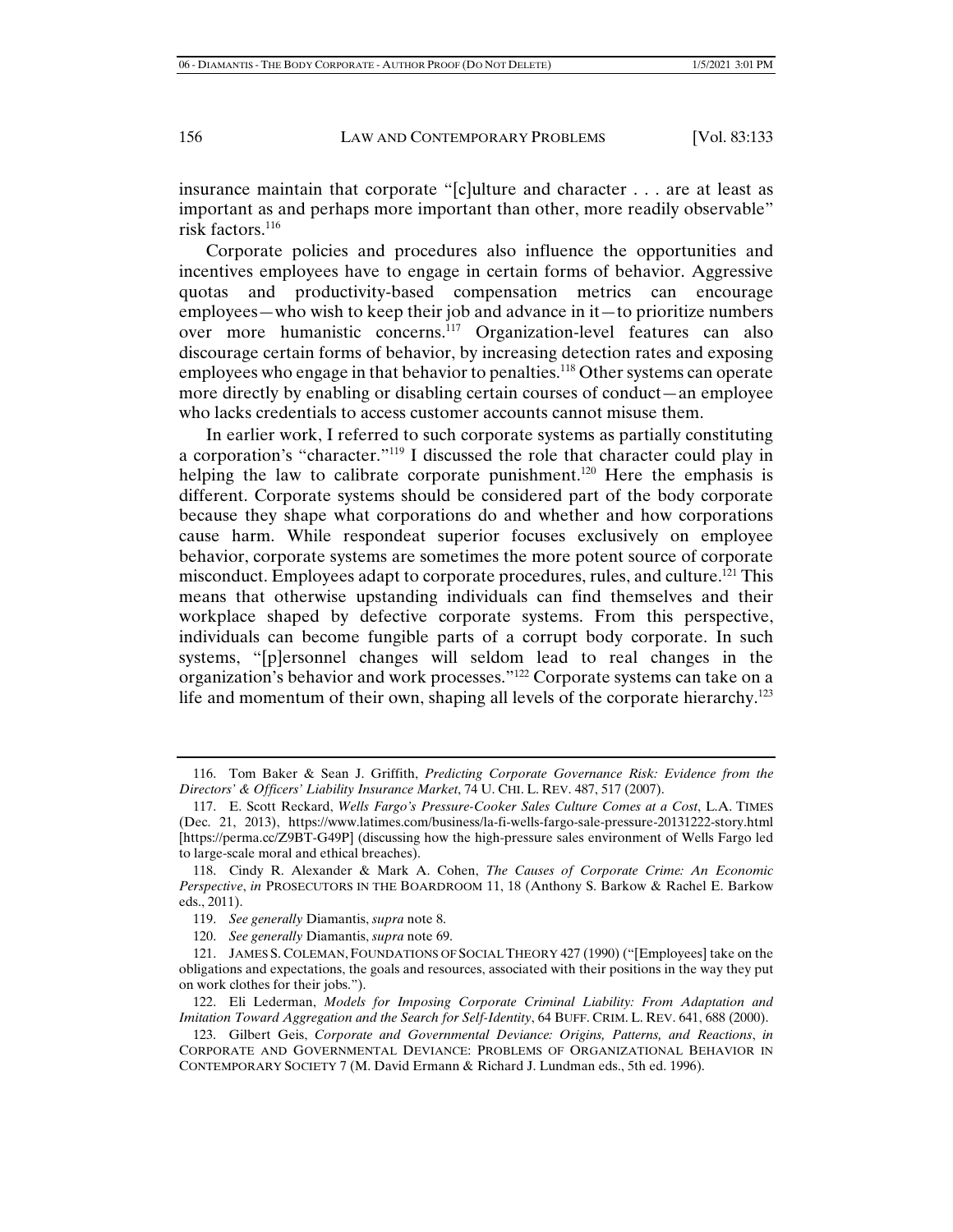The systems, rather than the employees who operate within them, are sometimes the root cause of criminal harm.

To some extent, there is overlap between adding corporate systems and adding aggregate employee behavior to the body corporate. Since a significant way in which systems have their effect is by impacting how employees behave, aggregate employee behavior could technically capture this effect. However, a systems-level perspective can sometimes make corporate behavior more perspicuous than trying to aggregate individual contributions. For example, suppose a corporation conceals damaging information from regulators. One could describe what the corporation did as the aggregate effect of individual decisions by hundreds of employees about whether and what information to report up the corporate hierarchy. Alternatively, one could describe it, supposing the facts were supportive, as the effect of a standing internal norm or policy against acknowledging compromising information.

While both employee-level and systems-level accounts show how the corporation caused the harmful effect (concealing information from regulators), distinctly conceptualizing the systems-level account is important for a few reasons. First, it gives enforcement authorities a conceptual lens that may make it easier to apprehend and evaluate what the corporation is doing. Second, the systems-level account can give insight into the depth and significance of the misconduct. Employee behavior that coincidentally amounts in the aggregate to a non-reporting event is very different from behavior that is coordinated by explicit or implicit norms. And third, legitimating the systems-level explanation can help in the courtroom where prosecutors have to explain corporate misconduct in intuitive terms to lay jurors.

There is also some harm attribution that a systems-level account of corporate conduct can accomplish that the aggregate employee behavior account cannot. This is because there are circumstances in which what employees are doing crucially depends on the organizational context in which they are doing it. Suppose, for example, that a mid-level employee is making compensation and promotion decisions for her subordinates. Looking back on the final decisions she made, people who exceeded performance quotas were more likely to receive bonuses and promotions, regardless of how well they fared in compliance audits of their work. Whether awarding the bonuses and promotions constitutes encouragement to shirk compliance standards, to boost productivity, or both, might turn on the policies and procedures that the mid-level manager followed. It makes a big difference whether the corporation's formal compensation metrics explicitly discount audit results, explicitly award points for exceeding quota expectations, or leave decisions entirely to the discretion of mid-level management.